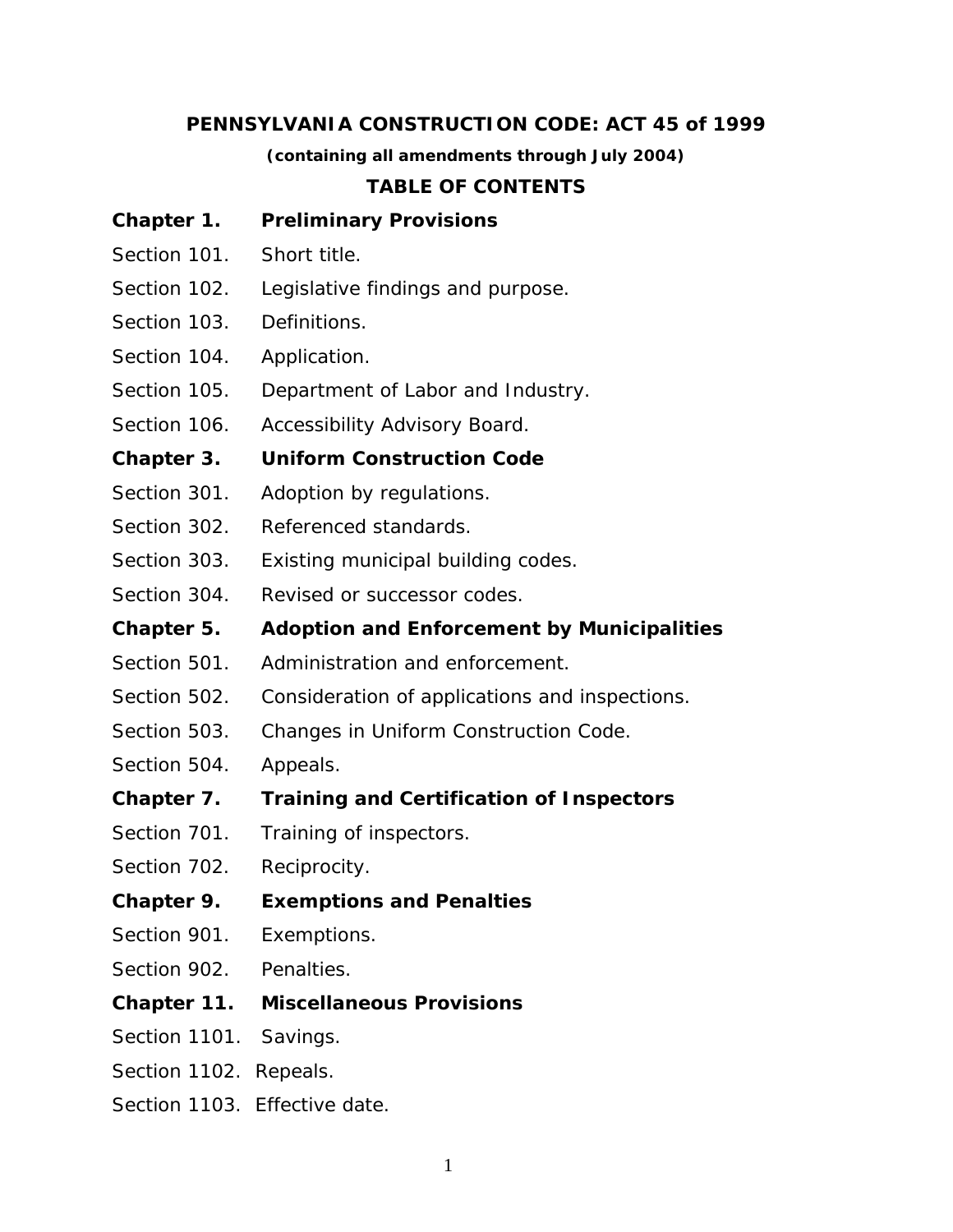The General Assembly of the Commonwealth of Pennsylvania hereby enacts as follows:

### **CHAPTER 1**

# **PRELIMINARY PROVISIONS**

#### **Section 101. Short title.**

 This act shall be known and may be cited as the Pennsylvania Construction Code Act.

#### **Section 102. Legislative findings and purpose.**

(a) Findings.--The General Assembly finds as follows:

(1) Many municipalities within this Commonwealth have no construction codes to provide for the protection of life, health, property and the environment and for the safety and welfare of the consumer, general public and the owners and occupants of buildings and structures. Consumers and occupants may be at risk from substandard construction.

(2) Likewise, in some regions of this Commonwealth a multiplicity of construction codes currently exist and some of these codes may contain cumulatively needless requirements which limit the use of certain materials, techniques or products and lack benefits to the public. Moreover, the variation of construction standards caused by the multiplicity of codes may slow the process of construction and increase the costs of construction.

 (3) The way to insure uniform, modern construction standards and regulations throughout this Commonwealth is to adopt a Uniform Construction Code.

(4) The model code of the Building Officials and Code Administrators International, Inc. (BOCA), is a construction code which has been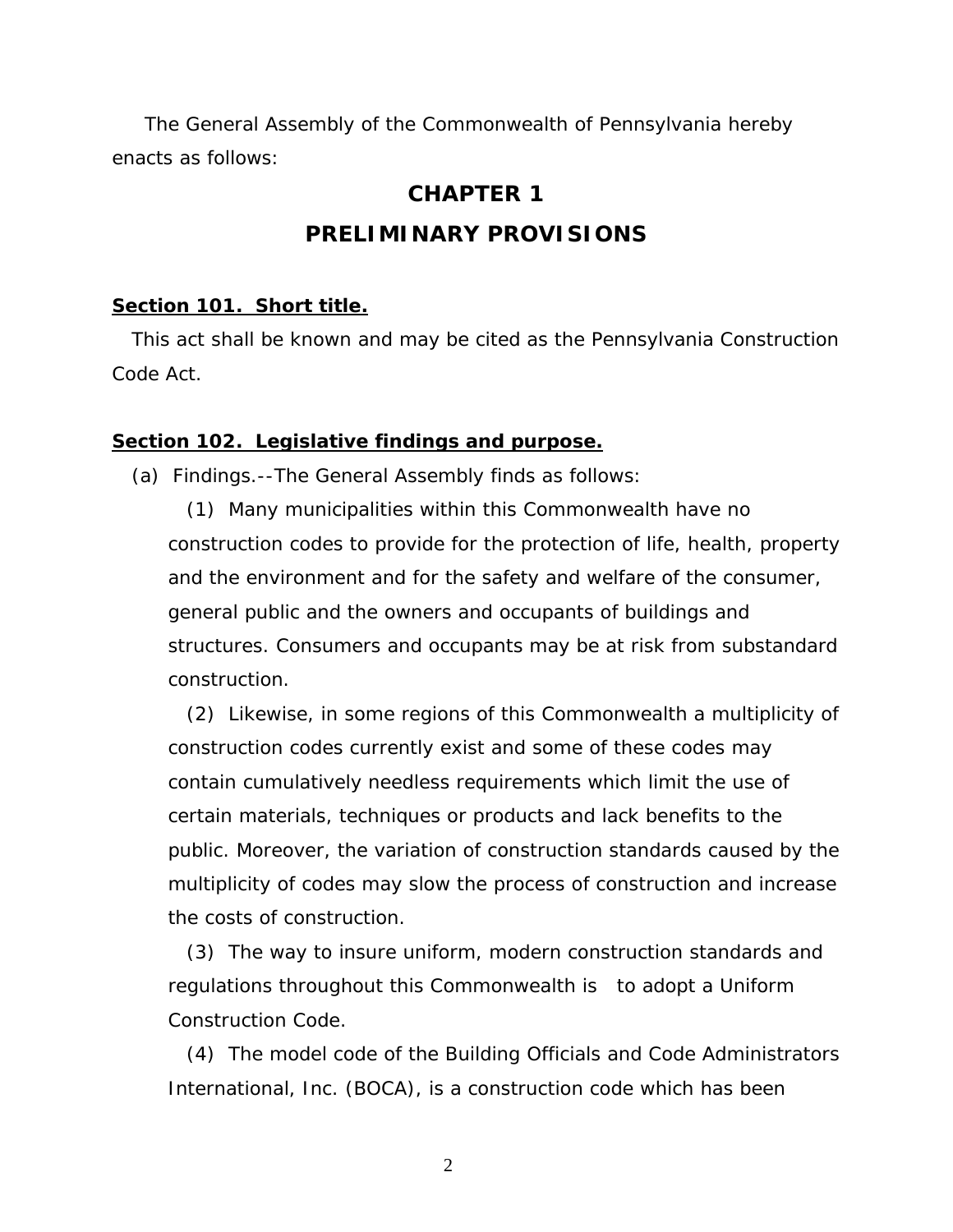widely adopted in this Commonwealth and in the geographical region of the United States of which this Commonwealth is a part. Adoption of a nationally recognized code will insure that this Commonwealth has a uniform, modern construction code which will insure safety, health and sanitary construction.

(b) Intent and purpose.--It is the intent of the General Assembly and the purpose of this act:

(1) To provide standards for the protection of life, health, property and environment and for the safety and welfare of the consumer, general public and the owners and occupants of buildings and structures.

 (2) To encourage standardization and economy in construction by providing requirements for construction and construction materials consistent with nationally recognized standards.

 (3) To permit to the fullest extent feasible the use of state-of-the-art technical methods, devices and improvements consistent with reasonable requirements for the health, safety and welfare of occupants or users of buildings and structures.

 (4) To eliminate existing codes to the extent that these codes are restrictive, obsolete, conflicting and contain duplicative construction regulations that tend to

 unnecessarily increase costs or retard the use of new materials, products or methods of construction or provide preferential treatment to certain types or classes of materials or methods of construction.

 (5) To eliminate unnecessary duplication of effort and fees related to the review of construction plans and the inspection of construction projects.

(6) To assure that officials charged with the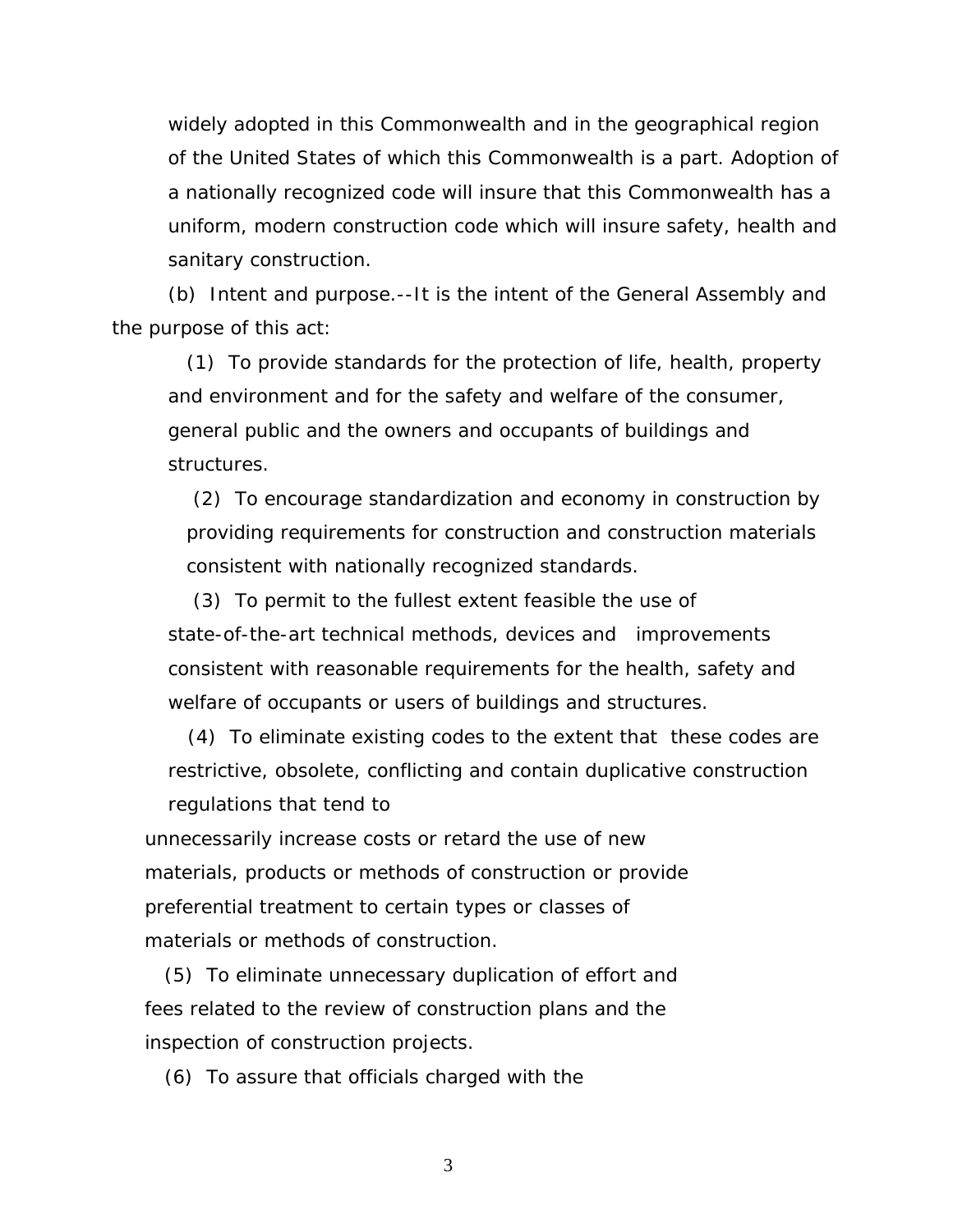administration and enforcement of the technical provisions of this act are adequately trained and supervised.

 (7) To insure that existing Commonwealth laws and regulations, including those which would be repealed or rescinded by this act, would be fully enforced during the transition to Statewide administration and enforcement of a

Uniform Construction Code. Further, it is the intent of this act that the Uniform Construction Code requirements for making buildings accessible to and usable by persons with disabilities do not diminish from those requirements

 previously in effect under the former provisions of the act of September 1, 1965 (P.L.459, No.235), entitled, as amended, "An act requiring that certain buildings and facilities adhere to certain principles, standards and specifications to make the same accessible to and usable by persons with physical handicaps, and providing for enforcement."

(8) To start a process leading to the design,

construction and alteration of buildings under a uniform standard.

# **Section 103. Definitions.**

The following words and phrases when used in this act shall have the meanings given to them in this section unless the context clearly indicates otherwise:

"Addition." An extension or increase in floor area or height of a building or structure. *(added by Act 92 of 2004)* 

"Advisory board." The Accessibility Advisory Board created in section 106. "Agricultural building." A structure utilized to store farm implements, hay, feed, grain or other agricultural or horticultural products or to house poultry, livestock or other farm animals and a milk house. The term includes a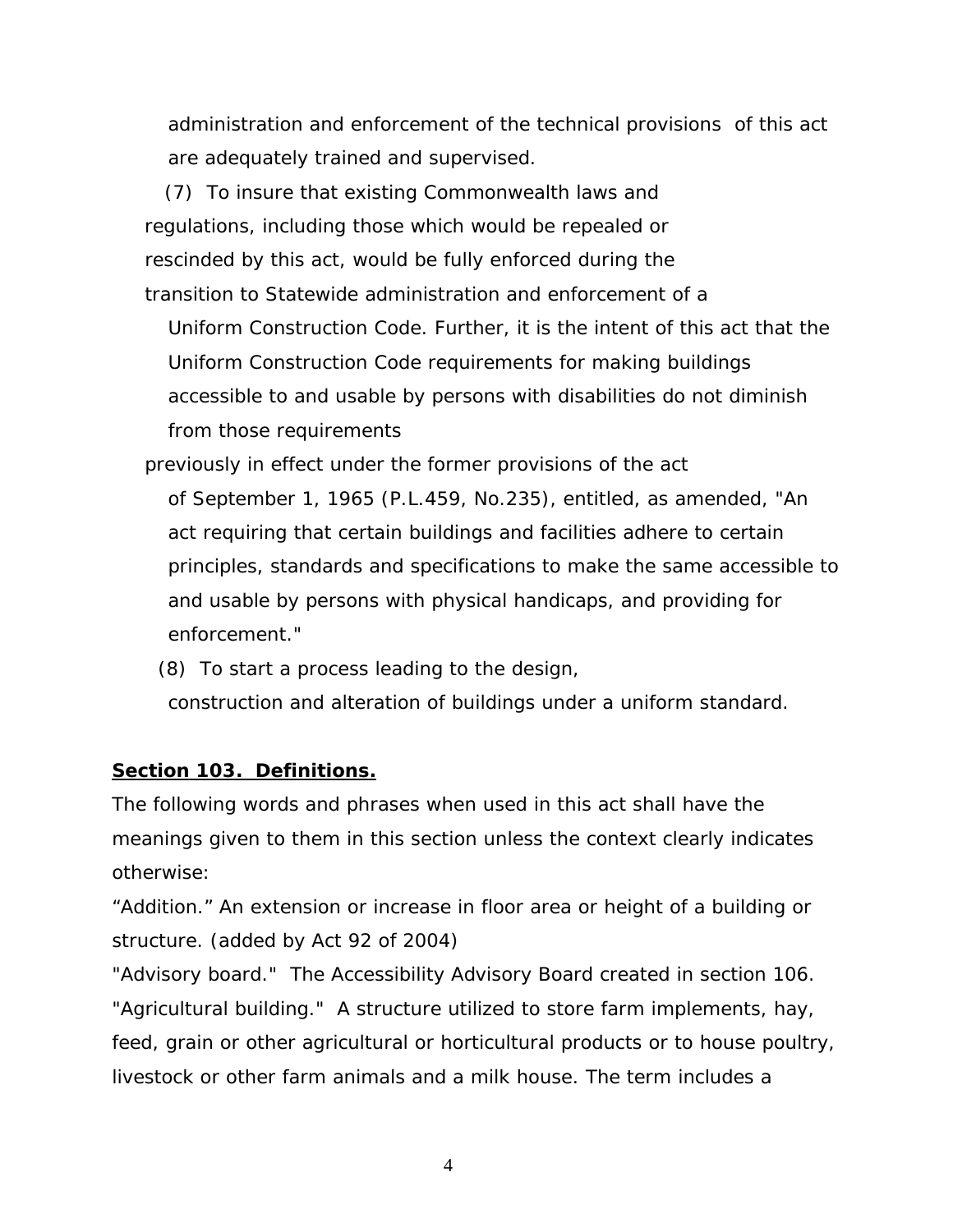carriage house owned and used by members of a recognized religious sect for the purposes of housing horses and storing buggies. The term shall not include habitable space, spaces in which agricultural products are processed, treated or packaged and shall not be construed to mean a place of occupancy by the general public. *(amended by Act 92 of 2004)*  "Alteration." Any construction or renovation to an existing structure other than repair or addition. *(added by Act 92 of 2004)* 

"Board of appeals." The body created by a municipality or more than one municipality to hear appeals from decisions of the code administrator as provided for by Chapter 1 of the 1999 Building Officials and Code Administrators International, Inc., National Building Code, Fourteenth Edition.

"BOCA." Building Officials and Code Administrators International, Inc.

"Code administrator." A municipal code official, a construction code official,

a third party agency or the Department of Labor and Industry.

"Construction code official." An individual certified by the Department of

Labor and Industry in an appropriate category

established pursuant to section 701(b) of this act to perform

plan review of construction documents, inspect construction or

administer and enforce codes and regulations in such code

category under this act or related acts.

"Department." The Department of Labor and Industry of the Commonwealth.

"Habitable space." Space in a structure for living,

sleeping, eating or cooking. Bathrooms, toilet compartments, closets, halls,

storage or utility spaces and similar areas

shall not be construed as habitable spaces.

"Health care facility." As defined in section 802.1 of the

act of July 19, 1979 (P.L.130, No.48), known as the Health Care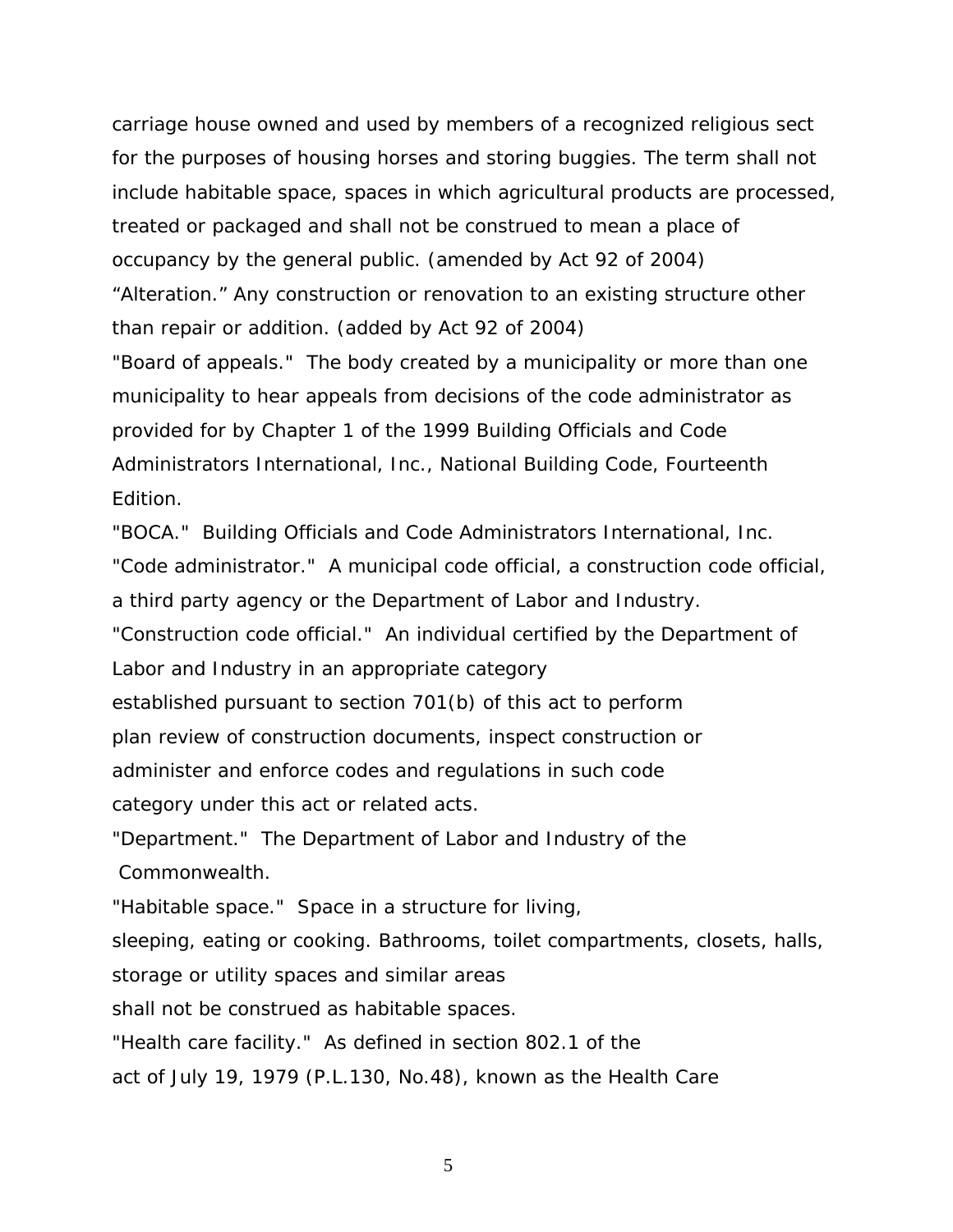# Facilities Act.

"I.C.C." The International Code Council.

"Industrialized housing." The term shall have the meaning ascribed to it in the act of May 11, 1972 (P.L.286, No.70),

known as the Industrialized Housing Act.

 "Manufactured housing." Housing which bears a label, as required by and referred to in the act of November 17, 1982 (P.L.676, No.192), known as the Manufactured Housing Construction and Safety Standards Authorization Act, certifying

that it conforms to Federal construction and safety standards adopted under the Housing and Community Development Act of 1974 (Public Law 92-383, 88 Stat. 139).

"Municipal code official." An individual employed by a municipality or more than one municipality and certified by the Department of Labor and Industry under this act to perform plan review of construction documents, inspect construction or administer and enforce codes and regulations under this act or related acts.

"Municipality." A city, borough, incorporated town, township or home rule municipality.

"NCSBCS." The National Conference of State Building Codes and Standards.

"Occupancy." The purpose for which a building, or portion thereof, is used.

"Recreational cabin." A structure which is:

- (1) utilized principally for recreational activity;
- (2) not utilized as a domicile or residence for any individual for any time period;
- (3) not utilized for commercial purposes;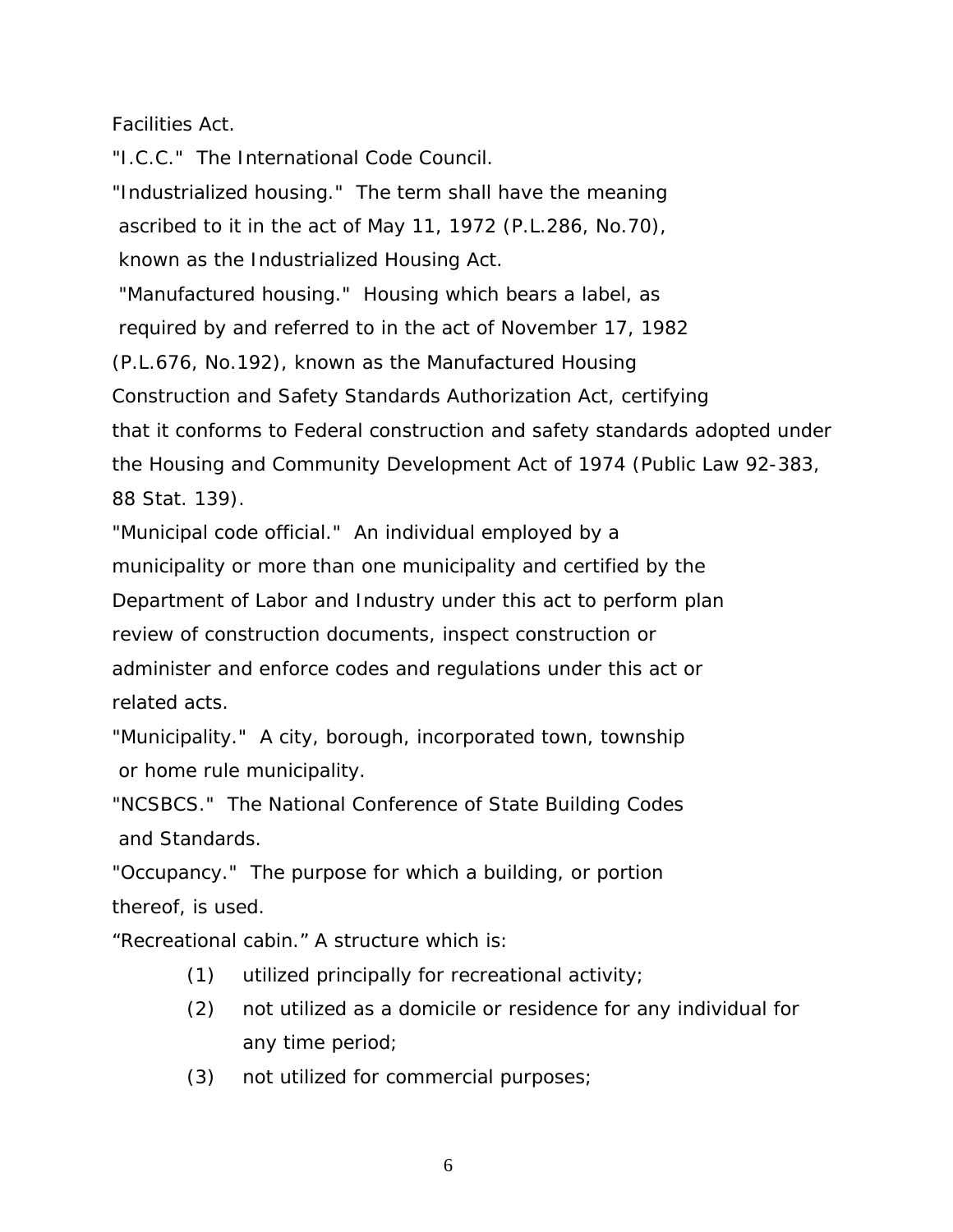- (4) not greater than two stories in height, excluding basement;
- (5) not utilized by the owner or any other person as a place of employment;
- (6) not a mailing address for bills and correspondence; and
- *(7)* not listed as an individual's place of residence on a tax return, driver's license, car registration or voter registration. *(added by Act 92 of 2004)*

"Repair." The reconstruction or renewal of any part of an existing building for the purpose of its maintenance. *(added by Act 92 of 2004)*

"Residential building." Detached one-family and two-family dwellings and multiple single-family dwellings which are not more than three stories in height with a separate means of egress which includes accessory structures. *(added by Act 92 of 2004)* 

"Secretary." The Secretary of Labor and Industry of the Commonwealth. "State institutions." As defined in section 901 of the act of June 13, 1967 (P.L.31, No.21), known as the Public Welfare

Code.

"Technically infeasible." An alteration of a building or a

facility that has little likelihood of being accomplished because the existing structural conditions require the removal or alteration of a load-bearing member that is an essential part

of the structural frame, or because other existing physical or

site constraints prohibit modification or addition of elements,

spaces or features which are in full and strict compliance with the minimum requirements for new construction and which are

necessary to provide accessibility.

"Third-party agency." A person, firm or corporation certified by the Department of Labor and Industry as a construction code official and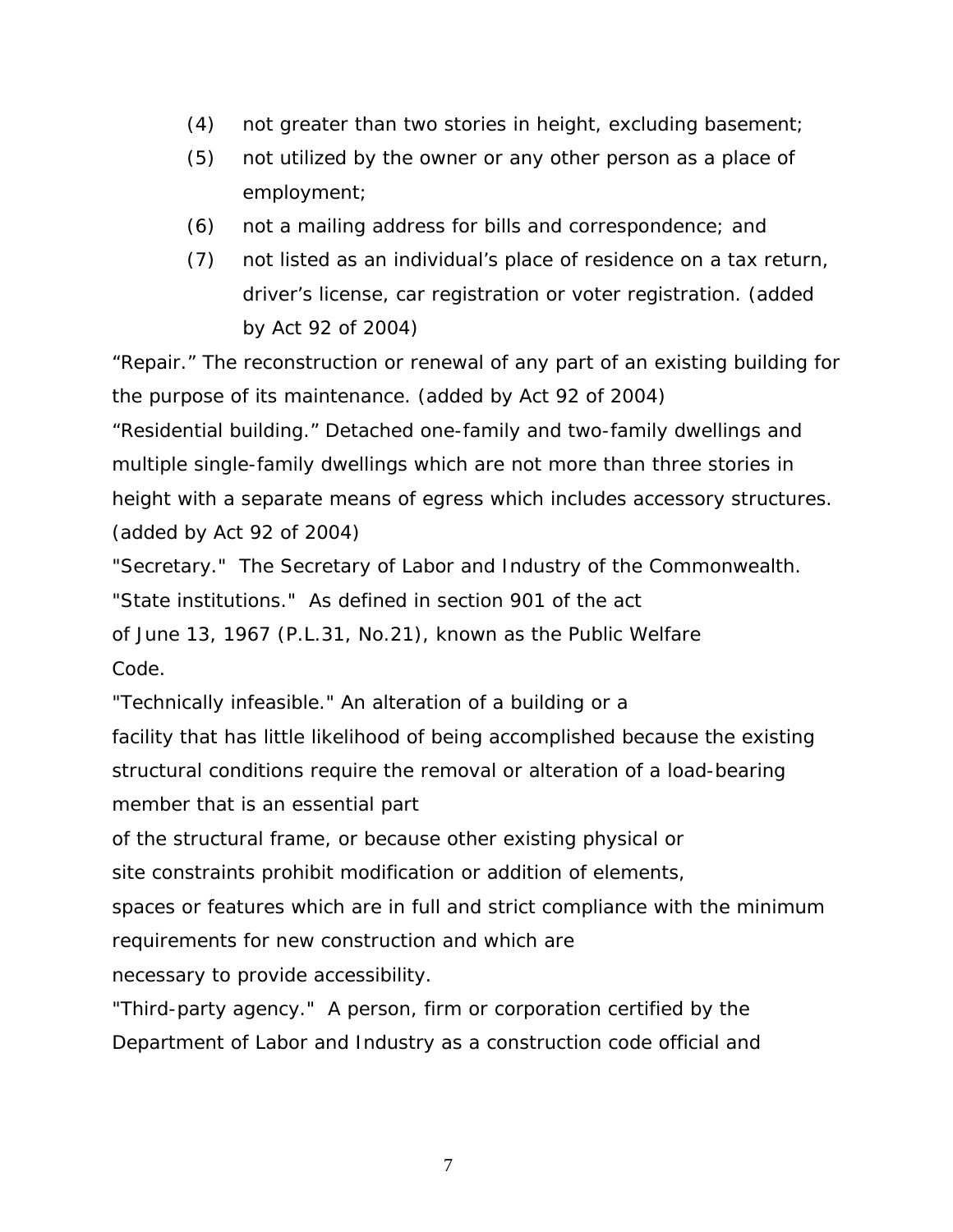contracted to perform plan review of construction documents, inspect construction or administer and enforce codes and regulations under this act. "Uniform Construction Code." The code established in section 301.

"Utility and miscellaneous use structures." Buildings or structures of an accessory character and miscellaneous structures not classified by the Building Officials and Code Administrators International, Inc., in any specific use group The term includes carports, detached private garages, greenhouses and sheds having a building area less than 1,000 square feet. The term does not include swimming pools or spas. *(amended by Act 92 of 2004 to increase from 500 to 1,000 sq ft)* 

### **Section 104. Application.**

 (a) General rule.--This act shall apply to the construction, alteration, repair and occupancy of all buildings in this Commonwealth.

(b) Exclusions.--This act shall not apply to:

 (1) new buildings or renovations to existing buildings for which an application for a building permit has been made to the municipality prior to the effective date of the regulations promulgated under this act;

 (2) new buildings or renovations to existing buildings on which a contract for design or construction has been signed prior to the effective date of the regulations promulgated under this act on projects requiring department approval;

 (3) utility and miscellaneous use structures that are accessory to detached one-family dwellings;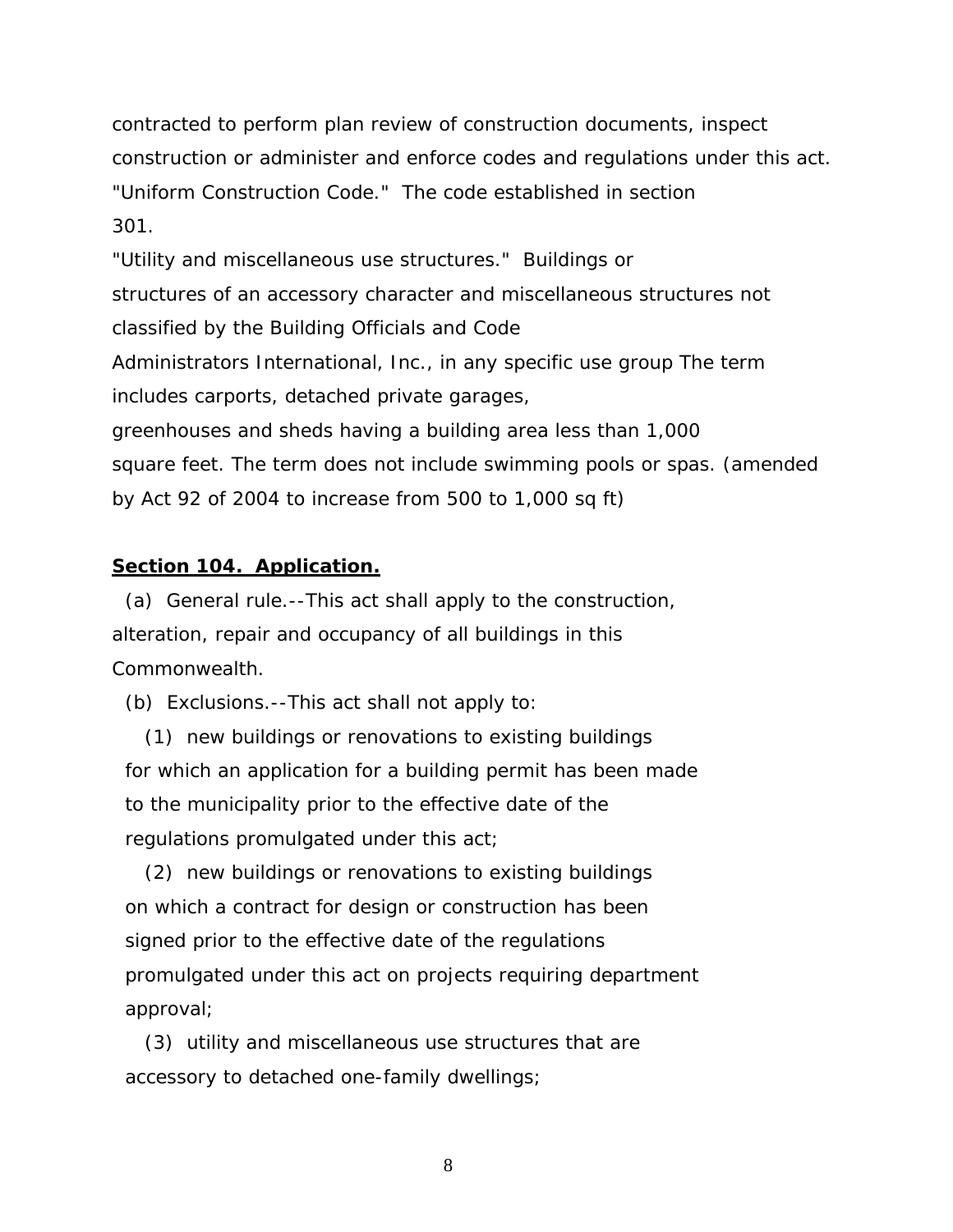(4) any agricultural building;

(5) Alterations to residential buildings which do not make structural changes or changes to means of egress, except as might be required by ordinances in effect pursuant to Section 303(b)(1) or adopted pursuant to Section 503. For purposes of this paragraph, a structural change does not include a minor framing change needed to replace existing windows or doors; *(added by Act 92 of 2004)*  (6) Repairs to residential buildings, except as might be

required by ordinances in effect pursuant to Section 303(b)(1) or adopted pursuant to Section 503; *(added by Act 92 of 2004)*

- (7) Any recreational cabin if:
	- (i) the cabin is equipped with at least one smoke detector, one fire extinguisher and one carbon monoxide detector in both the kitchen and sleeping quarters; and

(ii) the owner of the cabin files with the

municipality either:

- (a) an affidavit on a form prescribed by the Department attesting to the fact that the cabin meets the definition of a "recreational cabin" in Section 103; or
- *(b)* a valid proof of insurance for the recreational cabin, written and issued by an insurer authorized to do business in this Commonwealth, stating that the structure meets the definition of a "recreational cabin" as defined in Section 103.

# *(added by Act 92 of 2004)*

(b.1) Continuity of exclusion. –

(1) If a recreational cabin is subject to exclusion under Subsection (b)(7), upon transfer of ownership of the recreational cabin, written notice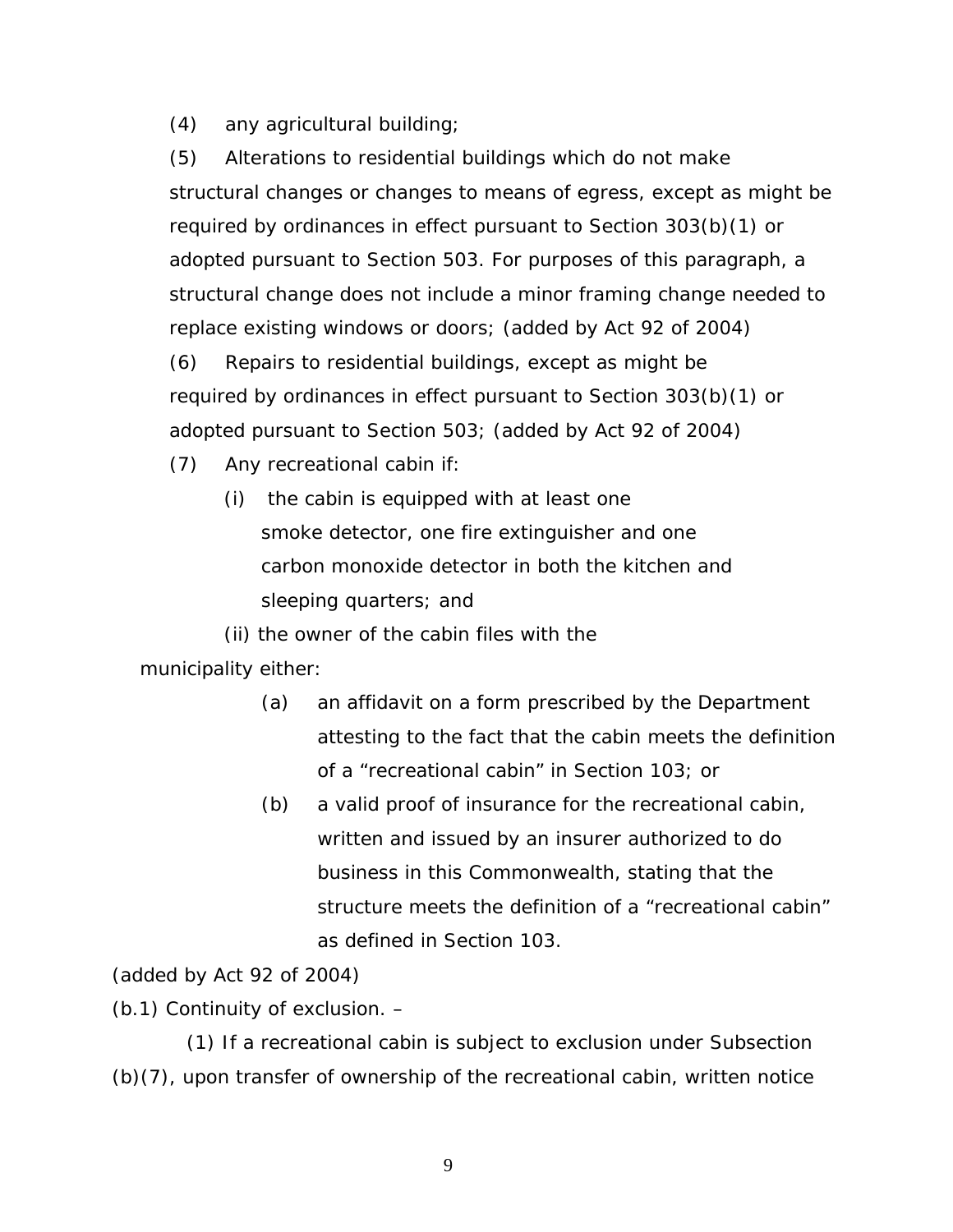must be provided in the sales agreement and the deed that the recreational cabin:

- $(i)$  is exempt from this act;
- (ii) may not be in conformance with the Uniform Construction Code; and
- (iii) is not subject to municipal regulation.

(2) Failure to comply with the notice requirement under paragraph (1) shall render the sale voidable at the option of the purchaser. *(added by Act 92 of 2004)*

(c) Prior permits and construction.--

 (1) Subject to paragraph (2) a construction permit issued under valid construction regulations prior to the effective date of the regulations issued under this act shall remain valid, and the construction of any building or structure may be completed pursuant to and in accordance with the permit.

 (2) If the requirements of the permit have not been actively prosecuted within two years of the effective date of the regulations or the period specified by a municipal ordinance, whichever is less, the former permit holder shall be required to acquire a new permit. Where construction of a building or structure commenced before the effective date of the regulations promulgated under this act and a permit was not required at that time, construction may be completed without a permit.

(d) Preemption.--

 (1) Except as otherwise provided in this act, construction standards provided by any statute or local ordinance or regulation promulgated or adopted by a board,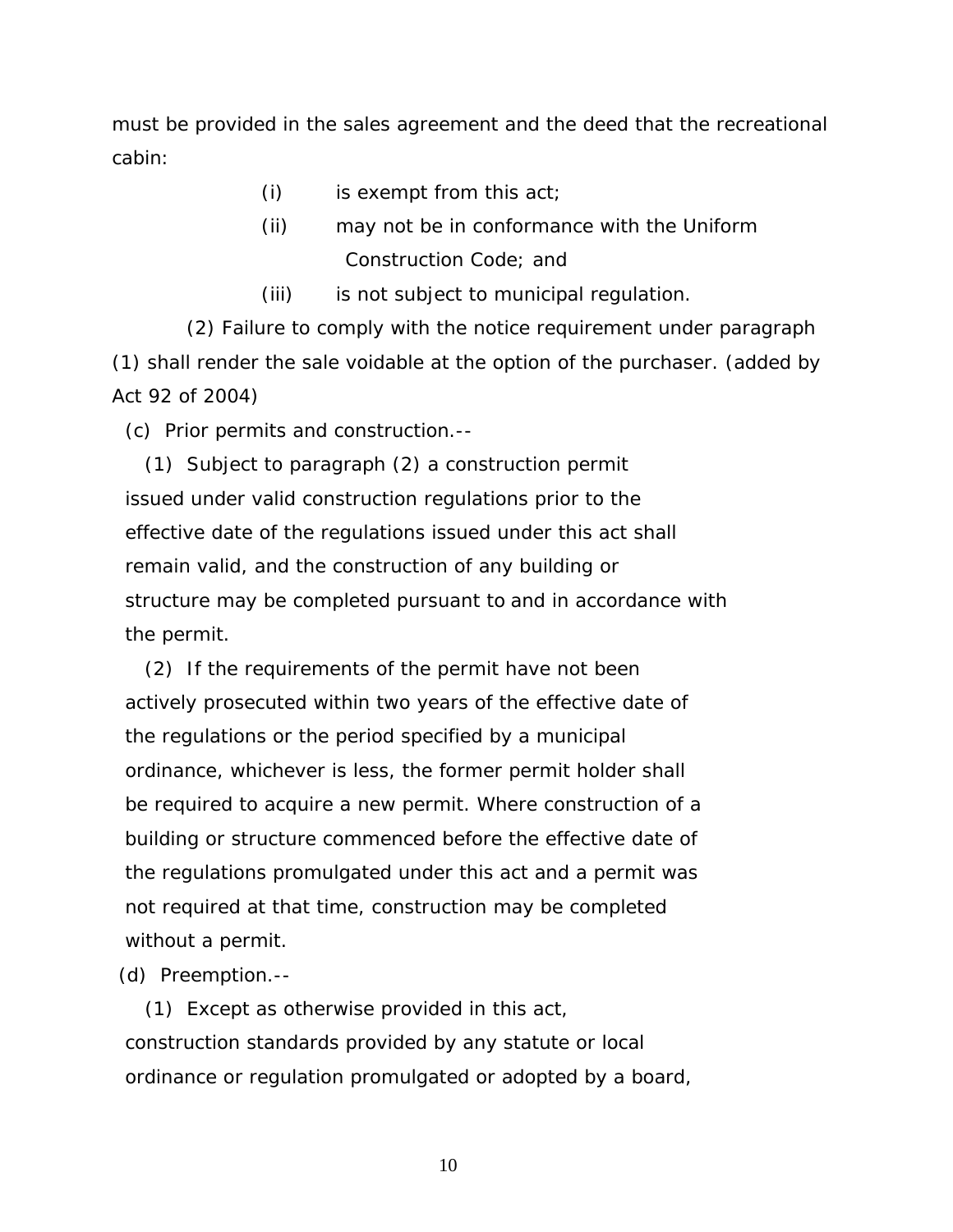department, commission, agency of State government or agency of local government shall continue in effect only until the effective date of regulations promulgated under this act, at which time they shall be preempted by regulations promulgated under this act and deemed thereafter to be rescinded.

 (2) (i) Except as otherwise provided in this act and as specifically excepted in subparagraph (ii), a homeowners' association or community association shall be preempted from imposing building construction standards or building codes for buildings to be constructed, renovated, altered or modified.

 (ii) In municipalities which have not adopted an ordinance for the administration and enforcement of this act, a homeowners' association or community association may adopt by board regulations the Uniform Construction

Code or the I.C.C. International One and Two Family Dwelling Code, 1998 edition. The applicable building code shall constitute the standard governing building structures in the association's community.

(3)Nothing in this act shall preempt any licensure or Federal certification requirements for health care facilities, intermediate care facilities for the mentally retarded or for persons with related conditions or State institutions. This paragraph includes building and life safety code standards set forth in applicable regulations.

 (4) Nothing in this act shall limit the ability of the Department of Aging, the Department of Health or the Department of Public Welfare to promulgate or enforce regulations which exceed the requirements of this act.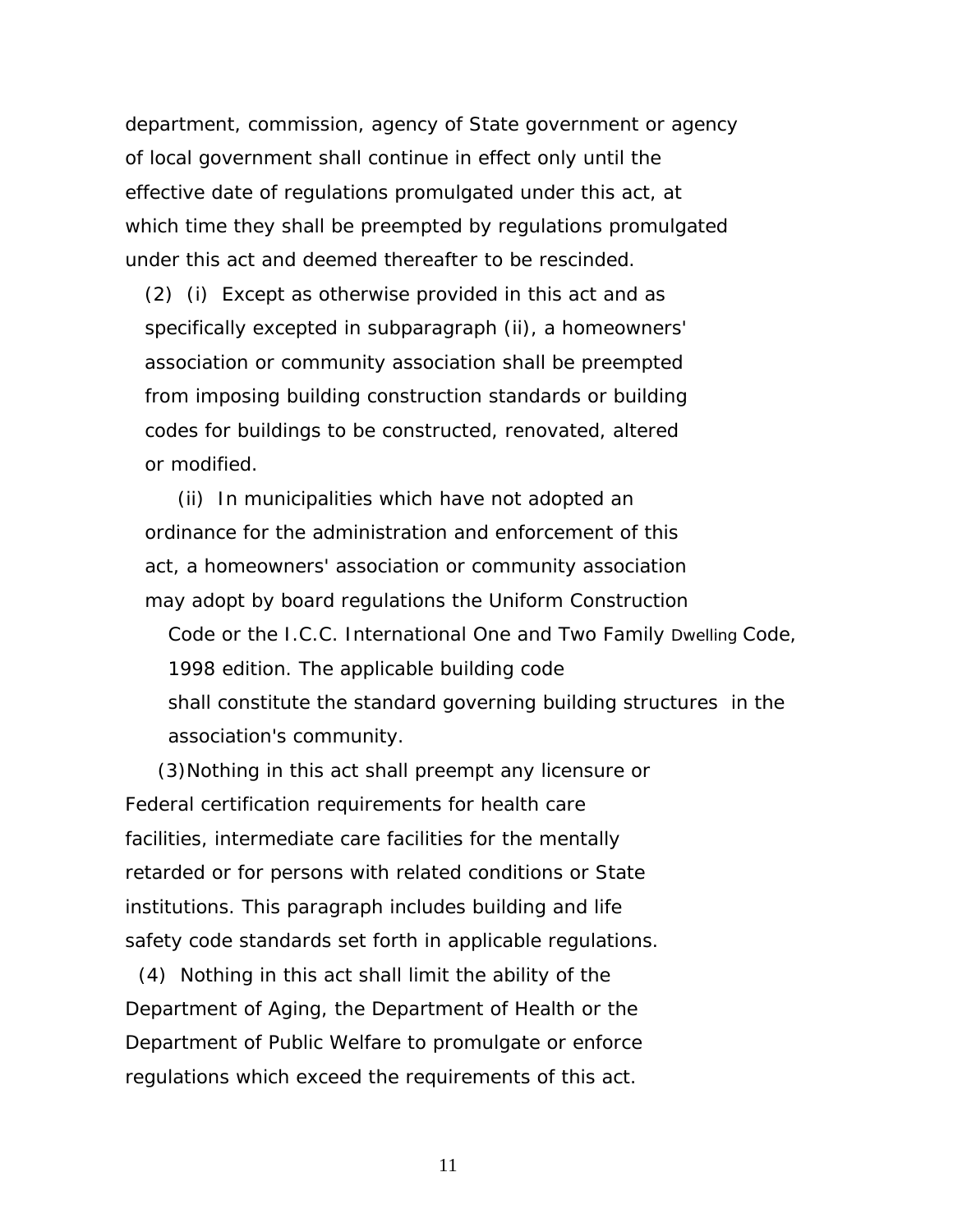(e) Municipal regulation.--Nothing in this act shall prohibit a municipality from licensing any persons engaged in construction activities or from establishing work rules or qualifications for such persons.

(f) Application to swimming pools and spas.--

 (1) The provisions of this act as they relate to swimming pools and spas, shall not be applicable to those constructed or installed prior to the effective date of

this act.

 (2) All swimming pools and spas constructed or installed after the effective date of this act, shall be governed by the requirements of the Pennsylvania Construction Code Act including Section 503.

### **Section 105. Department of Labor and Industry.**

(a) Review.--

 (1) The department shall with reasonable cause review municipalities, municipal code officials, third-party agencies, construction code officials and code administrators concerning the enforcement and administration of this act, including specifically complaints concerning accessibility requirements.

 (2) The department shall make a report to the governing body of the municipality that was the subject of the review. The report shall include recommendations to address any deficiency observed by the department.

 (3) The department may require compliance with this act through proceedings in Commonwealth Court.

(b) State-owned buildings.--

(1) The department shall maintain plan and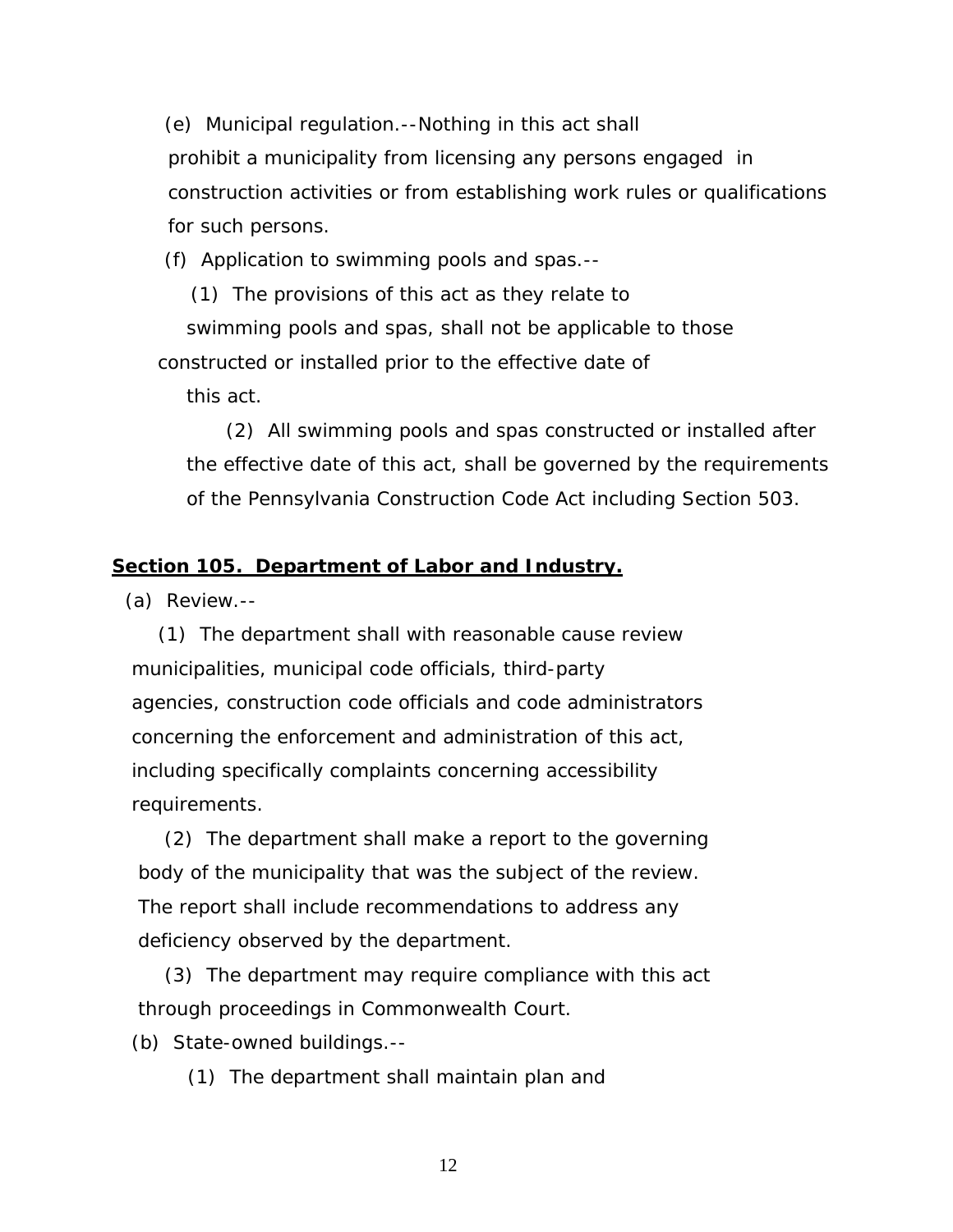specification review and inspection authority over all

State-owned buildings. State-owned buildings shall be subject to regulations promulgated under this act. The department shall notify municipalities of all inspections of State-owned buildings and give municipalities the opportunity to observe the department inspection of such buildings.

 (2) Municipalities shall notify the department of all inspection of buildings owned by political subdivisions and give the department the opportunity to observe municipal inspection of such buildings.

 (3) The department shall make available to municipalities, upon request, copies of all building plans and plan review documents in the custody of the department for State-owned buildings.

 (4) A municipality shall make available to the department upon request copies of all building plans and plan review documents in the custody of the municipality for buildings owned by political subdivisions.

(c) Elevators and conveying systems.--

 (1) The department shall maintain Statewide administration and inspection authority over ski lifts,

inclined passenger lifts and related devices, and elevators, conveying systems and related equipment as defined in section 3002.0 (definitions) of Chapter 30 of the 1999 BOCA National Building Code, Fourteenth Edition.

 (2) Notwithstanding Chapters 3 and 5, the department may, subject to the act of June 25, 1982 (P.L.633, No.181), known as the Regulatory Review Act, by regulation, modify the 1999

BOCA National Building Code, Fourteenth Edition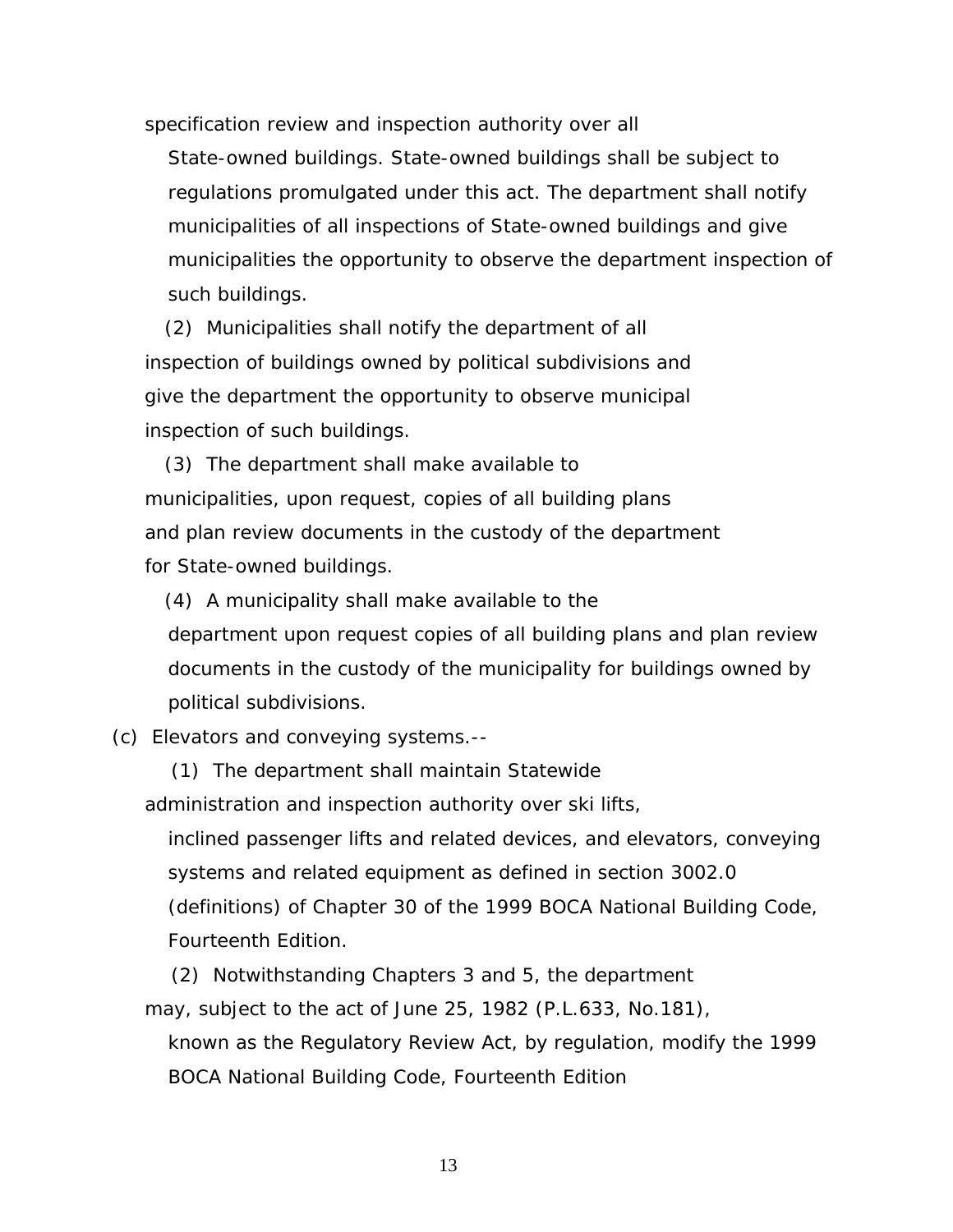Referenced Standards for elevator construction, repair,

maintenance and inspection. The department shall not require reshackling more than once every two years.

 (3) Nothing in this section shall be construed to disallow third-party elevator inspections.

(d) Department of Health.--

 (1) Health care facilities, intermediate care facilities for the mentally retarded or for persons with related conditions and State institutions shall continue to comply with building codes and standards set forth in the applicable licensure laws and regulations. This paragraph includes the applicable edition of the National Fire Protection Association's Life Safety Code, NFPA No. 101, and the applicable edition of the Guidelines for Construction and Equipment of Hospital and Medical Facilities.

 (2) The department may delegate its responsibility for conducting plan reviews and inspections for health care facilities to the Department of Health.

 (e) Limitation.--Nothing in this act, the regulations under this act nor the administration of the act or the regulations by the department shall contravene the right of builders to freely compete for and perform contracts for construction of commercial buildings in this Commonwealth.

# **Section 106. Accessibility Advisory Board.**

(a) Creation and composition.--

 (1) There is hereby created an Accessibility Advisory Board which shall be composed of 11 members appointed by the secretary. At least six members of the advisory board shall be public members, three of whom shall be persons with physical disabilities,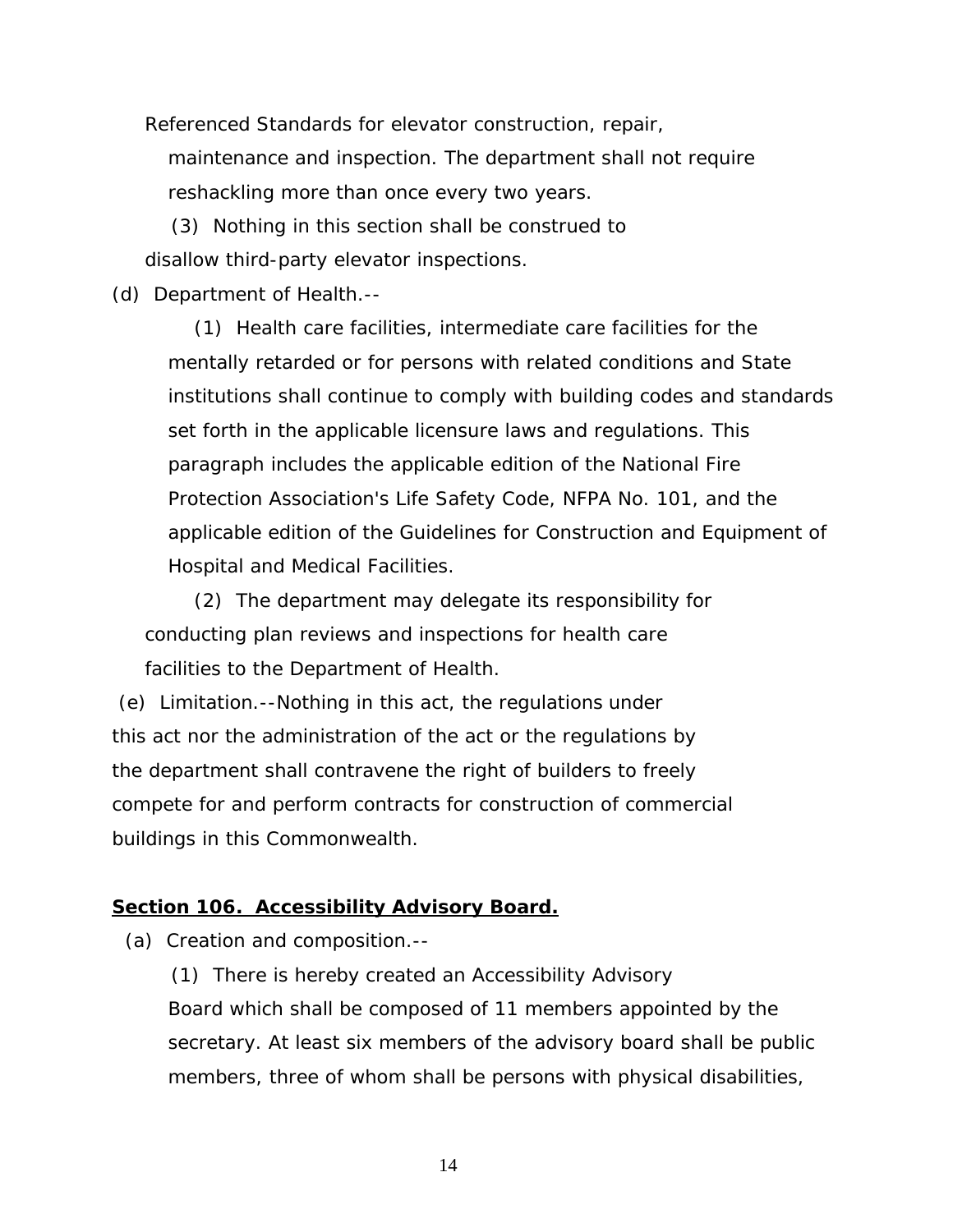one shall be an architect registered in Pennsylvania, one shall be a member of the business community and one shall be a representative of the

multifamily housing industry. One member shall be a municipal official. The chairman and minority chairman of the Labor and Industry Committee of the Senate and the chairman and minority chairman of the Labor Relations Committee of the House of Representatives, or their designees, shall be members. All members of the advisory board, except the members of the General Assembly, shall serve for a term of two years and until their successors are appointed.

 (2) The members of the advisory board shall be paid traveling expenses and other necessary expenses and may

receive a per diem compensation at a rate to be determined by the secretary for each day of actual service in the performance of their duties under this act.

 (3) Meetings of the advisory board shall be called by the secretary. A quorum of the advisory board shall consist of four members.

 (4) The initial advisory board shall be the body constituted under the former provisions of section 3.1 of the act of September 1, 1965 (P.L.459, No.235), entitled, as amended, "An act requiring that certain buildings and

 facilities adhere to certain principles, standards and specifications to make the same accessible to and usable by

persons with physical handicaps, and providing for enforcement." (b) Advice on regulation.--The advisory board shall review

all proposed regulations under this act and shall offer comment

and advice to the secretary on all issues relating to

accessibility by persons with physical disabilities, including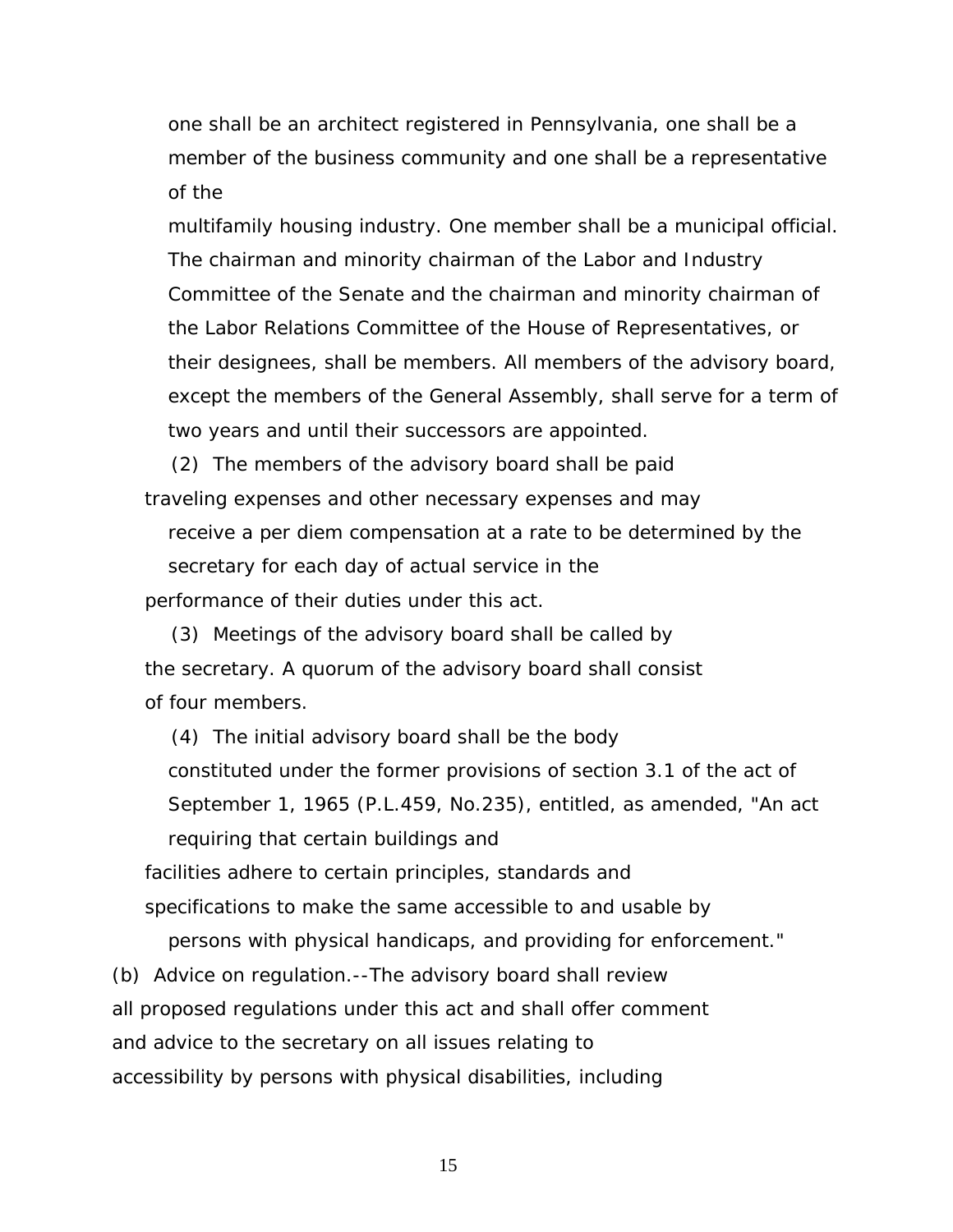those which relate to the enforcement of the accessibility requirements.

(c) Recommendations for modifications.--The advisory board shall review all applications from individual projects for modifications of the provisions of Chapter 11 (Accessibility) of the Uniform Construction Code and any other accessibility requirements contained in or referenced by the Uniform Construction Code, and shall advise the secretary regarding whether modification should be granted or whether compliance by existing facilities with provisions of Chapter 11(Accessibility) of the Uniform Construction Code and any other accessibility requirements contained in or referenced by the Uniform Construction Code is technically infeasible.

# **CHAPTER 3**

# **UNIFORM CONSTRUCTION CODE**

### **Section 301. Adoption by regulations.**

(a) Regulations.--

 (1) The department shall, within 180 days of the effective date of this section, promulgate regulations adopting the 1999 BOCA National Building Code, Fourteenth Edition, as a Uniform Construction Code, except as provided in section 105(c)(2) and this section. The department shall promulgate separate regulations which may make changes to Chapter 1 of the 1999 BOCA National Building Code, Fourteenth Edition relating to administration that are necessary for the department's implementation of this act.

 (2) The regulations shall include a provision that all detached one-family and two-family dwellings and one-family townhouses that are not more than three stories in height and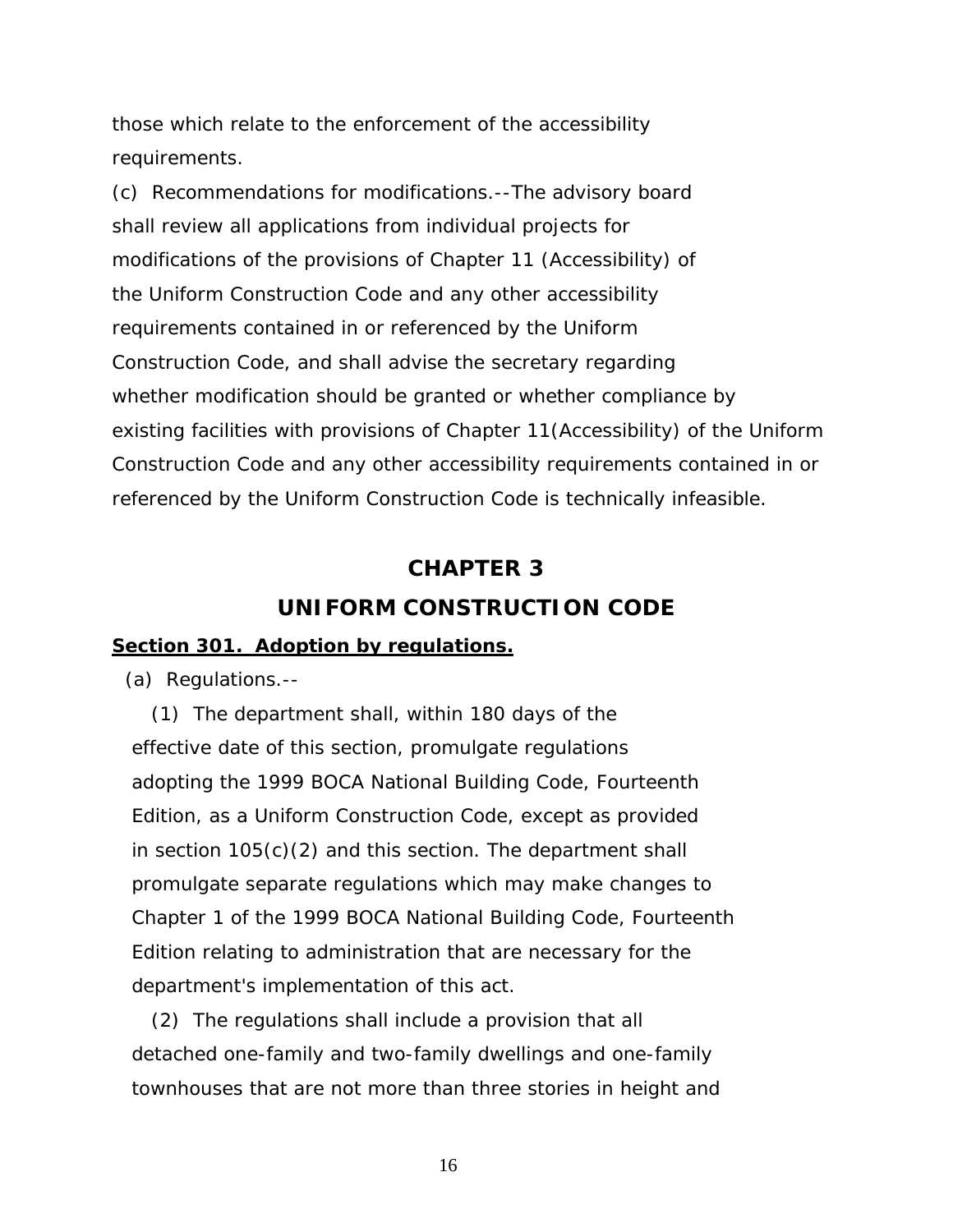their accessory structures shall be designed and constructed either in accordance with the I.C.C. International One and Two Family Dwelling Code, 1998 edition, or in accordance with the requirements of the Uniform Construction Code at the option of the building permit applicant. The provision shall require that an irrevocable election be made at the time plans are submitted for review and approval. If the building permit applicant does not indicate a code, the design and construction shall be in accordance with the uniform construction code.

 (3) The regulations shall include a provision that the secretary shall have the exclusive power to grant modifications and decide issues of technical infeasibility under Chapter 11 (Accessibility) of the Uniform Construction Code and any other accessibility requirements contained in or referenced by the Uniform Construction Code for individual projects.

 (4) The secretary shall consider the recommendations of the advisory board as provided in section 106(c). The department shall consider the comments of the advisory board with respect to accessibility issues in any proposed regulations.

 (5) The regulations shall provide for a system of periodic compliance reviews conducted by the department and for enforcement procedures conducted by the department to ensure that code administrators are adequately administering and enforcing Chapter 11 (Accessibility) of the Uniform Construction Code and any other accessibility requirements contained in or referenced by the Uniform Construction Code.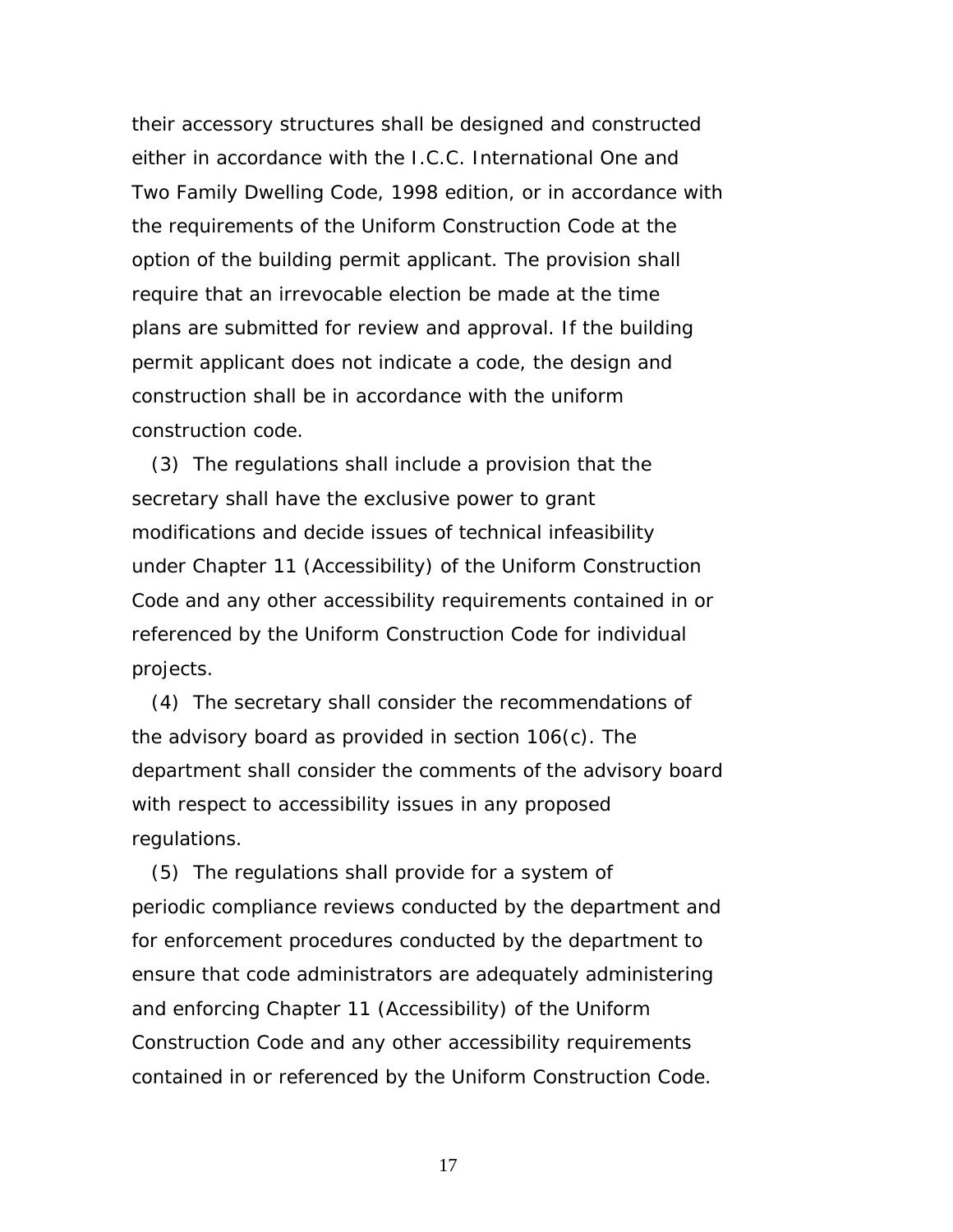(6) The regulations shall include the provisions of exception 8 to section 1014.6 (relative to stairway treads and risers) of the 1992 BOCA National Building Code, Twelfth Edition and the provisions of section R-213.1 (relative to stairways) of the CABO One and Two Family Dwelling Code, 1992 edition, and such provisions shall be applicable notwithstanding section 303(B), which shall not apply to the provisions of any municipal building code ordinance which equals or exceeds these provisions. *(amended by Act 13 of 2004)*

 (7) The department shall consult with the Department of Health in the development of regulations relating to health care facilities, intermediate care facilities for the mentally retarded or for persons with related conditions and State institutions.

 (8) The regulations shall exclude Section R313.1.1 of the 2003 International Residential Code for one-and two-family dwellings or its successor code from applying to existing one-family and two-family unit dwellings undergoing alterations, repairs or additions but shall include provisions requiring non-interconnected battery-operated smoke alarms in one-family and two-family dwellings in accordance with Section R313.1.1 of the 2003 International Residential Code for one-and two-family dwellings. *(added by Act 92 of 2004)* 

(b) International Fuel Gas Code.--The department shall, within 180 days of the effective date of this section, promulgate regulations adopting the International Fuel Gas Code for the installation of fuel gas piping systems, fuel gas utilization equipment and related accessories as the standard for the installation of piping, equipment and accessories in this Commonwealth.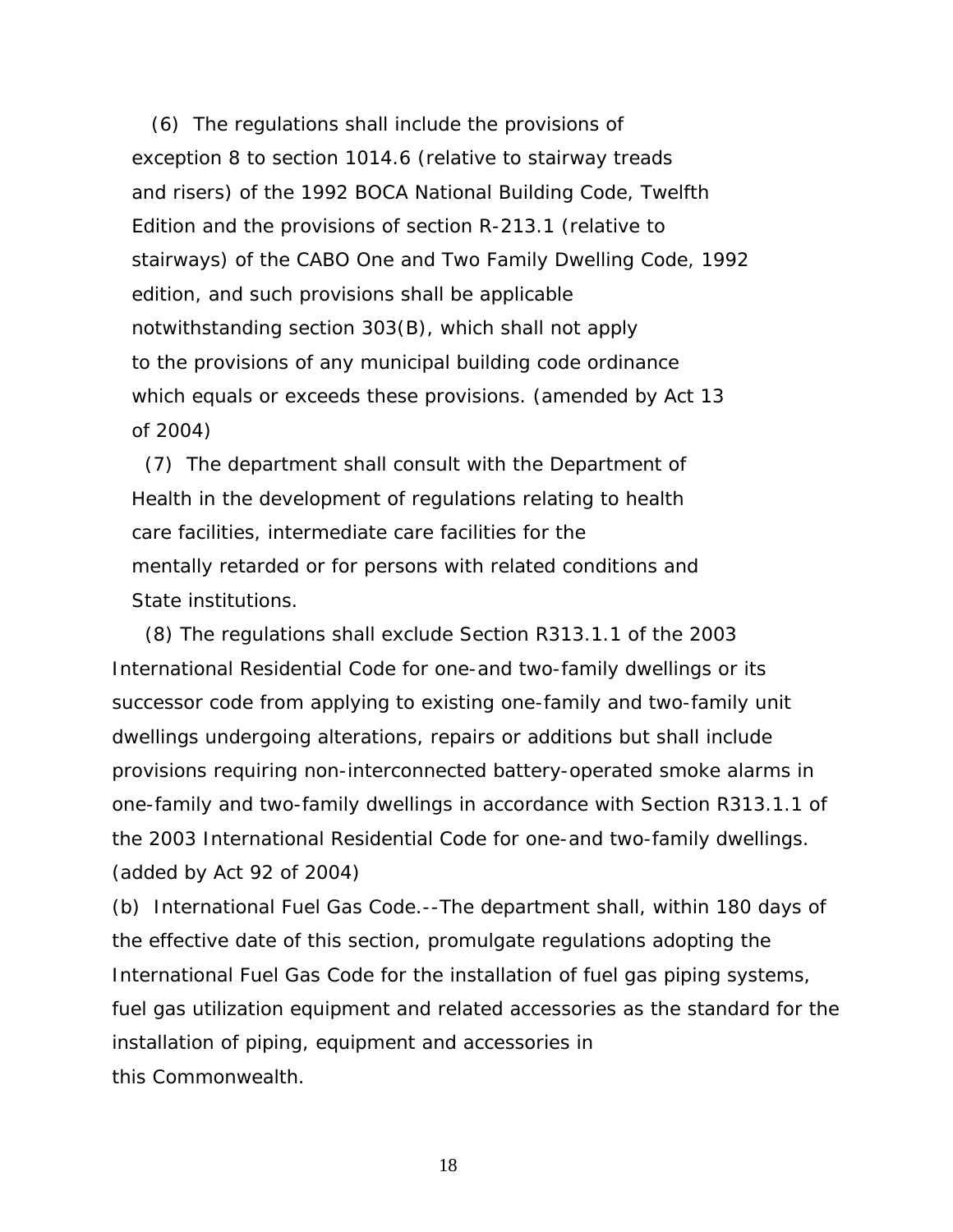(c) Prescriptive methods for energy-related standards.--The department shall, within 180 days of the effective date of this section, by regulation promulgate prescriptive methods to implement the energy-related standards of the Uniform Construction Code which take into account the various climatic conditions through this Commonwealth. In deriving these standards the department shall seek to balance energy savings with initial construction costs.

(d) Scope of regulations.--

 (1) The regulations adopted by the department implementing these codes shall supersede and preempt all local building codes regulating any aspect of the construction, alteration and repair of buildings adopted or enforced by any municipality or authority or pursuant to any deed restriction, rule, regulation, ordinance, resolution, tariff or order of any public utility or any State or local board, agency, commission or homeowners' association, except as may be otherwise specifically provided in this act.

 (2) The department may establish by regulation plan review and inspection fees where the department is responsible for administration and enforcement and requirements for municipal notification to the department of ordinance adoption and repeal under Chapter 5. The department shall consult with the Department of Aging, the Department of Health or the Department of Public Welfare, as appropriate, to determine fees for health care facilities, intermediate care facilities for the mentally retarded or for persons with related conditions and State institutions.

(3) The department shall establish by regulation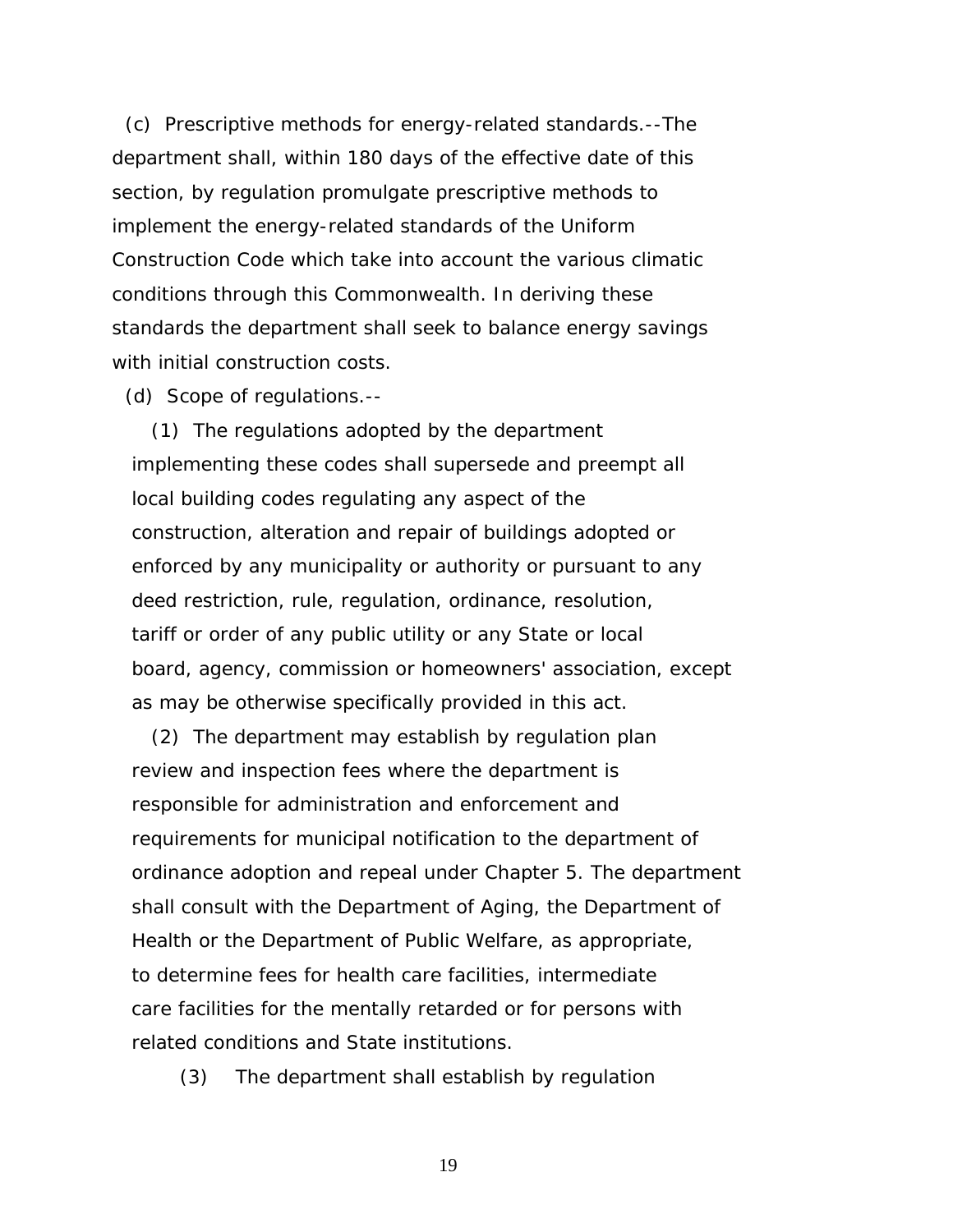standards for the retention and sharing of building plans and other documents, for other than one-family or two-family dwelling units and utility and miscellaneous use structures, by the department, municipalities and third-party agencies.

# **Section 302. Referenced standards.**

 (a) General rule.--The standards referenced in Chapters 30 and 35 relating to elevators and conveying systems and referenced standards, respectively, or the applicable chapter, of the 1999 BOCA National Building Code, fourteenth edition and the American National Standards for Passenger Tramways, Aerial Tramways, Aerial Lifts, Surface Lifts and Tows, ASME/ANSI B77.1, shall be considered part of the requirements of the Uniform Construction Code to the prescribed extent of each such reference except that BNPMC-96 BOCA National Property Maintenance Code and ASME/ANSI A17.3 (safety code for existing elevators and escalators)

shall be excluded.

 (b) No preemption.--Nothing contained in this act shall be construed to preempt the ability of a municipality to adopt or enforce the codes referred to in this section to the extent not referenced, in whole or in part, in Chapter 35 relating to referenced standards or applicable chapter of the 1999 BOCA National Building Code, fourteenth edition.

# **Section 303. Existing municipal building codes.**

(A) Failure to meet minimum requirements.--

(1) Except as provided in paragraph (2), the provisions

of municipal building code ordinances in effect on the effective date of this act that do not equal or exceed the minimum requirements of the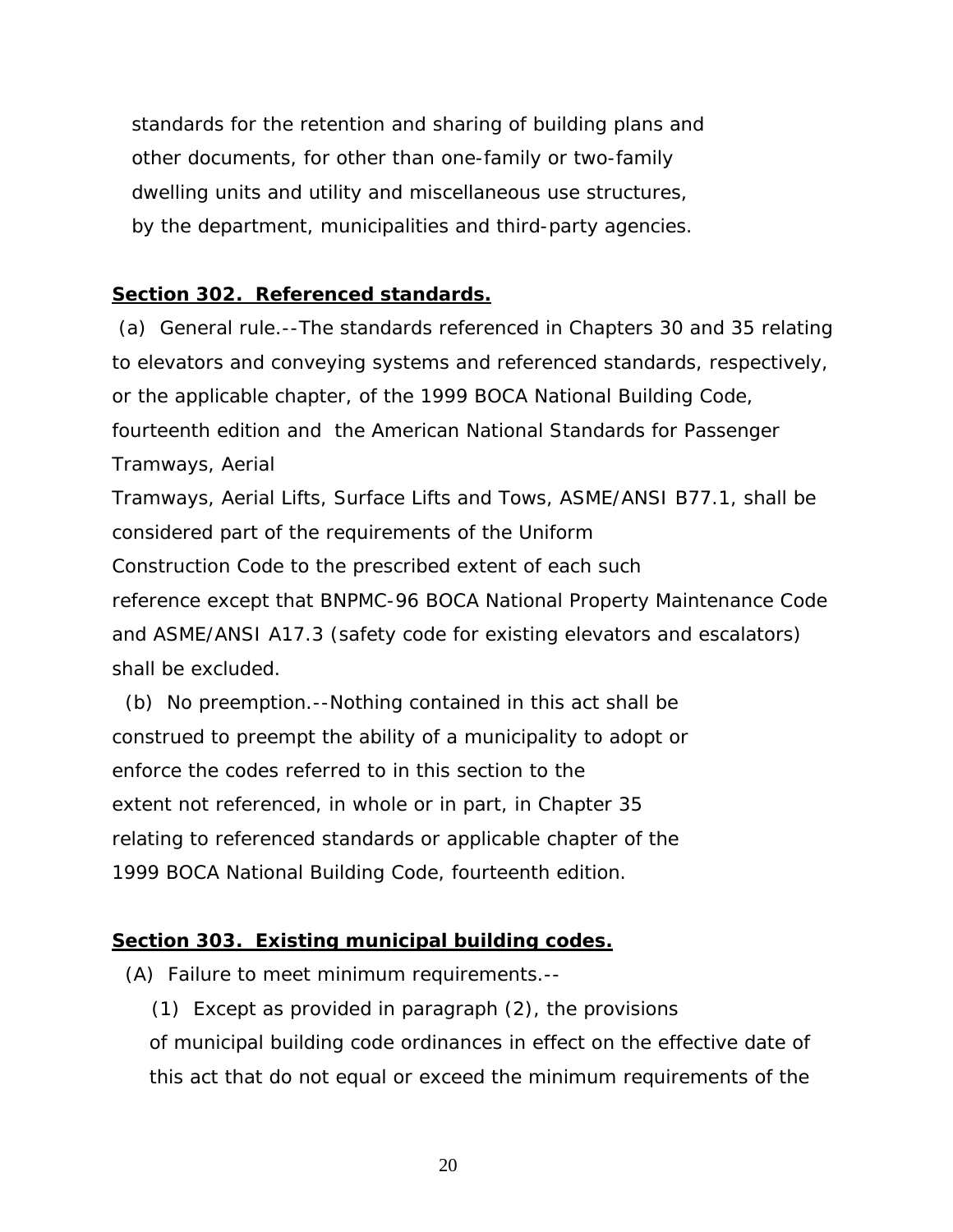regulations promulgated under this act shall be amended by the effective date of the regulations promulgated under this act to provide for the minimum requirements.

 (2) A municipal building code ordinance provision in effect in or adopted by a city of the first class on or before January 1, 1998, shall remain in effect until December 31, 2003, by which time those provisions of the ordinance which do not comply with the minimum requirements of the regulations promulgated under this act shall be amended to provide for the minimum requirements of regulations promulgated under this act.

 (b) Provisions which equal or exceed the Uniform Construction Code.--

 (1) Municipal building code ordinances in effect on July 1, 1999, or reenactments of provisions of simultaneously repealed ordinances which were originally adopted prior to July 1, 1999, which contain provisions which equal or exceed the specific requirements of the regulations promulgated under this act shall remain in effect until such time as any such provisions fail to equal or exceed the minimum requirements of the regulations promulgated under this act, at which time the provisions of such ordinances shall be amended to provide for the minimum requirements of the regulations promulgated under this act.

 (2) Municipal building code ordinances adopted or effective after July 1, 1999, except reenactments of provisions of simultaneously repealed ordinances which were originally adopted prior to July 1, 1999, shall continue in effect only until the effective date of the regulations promulgated under this act, at which time the municipal building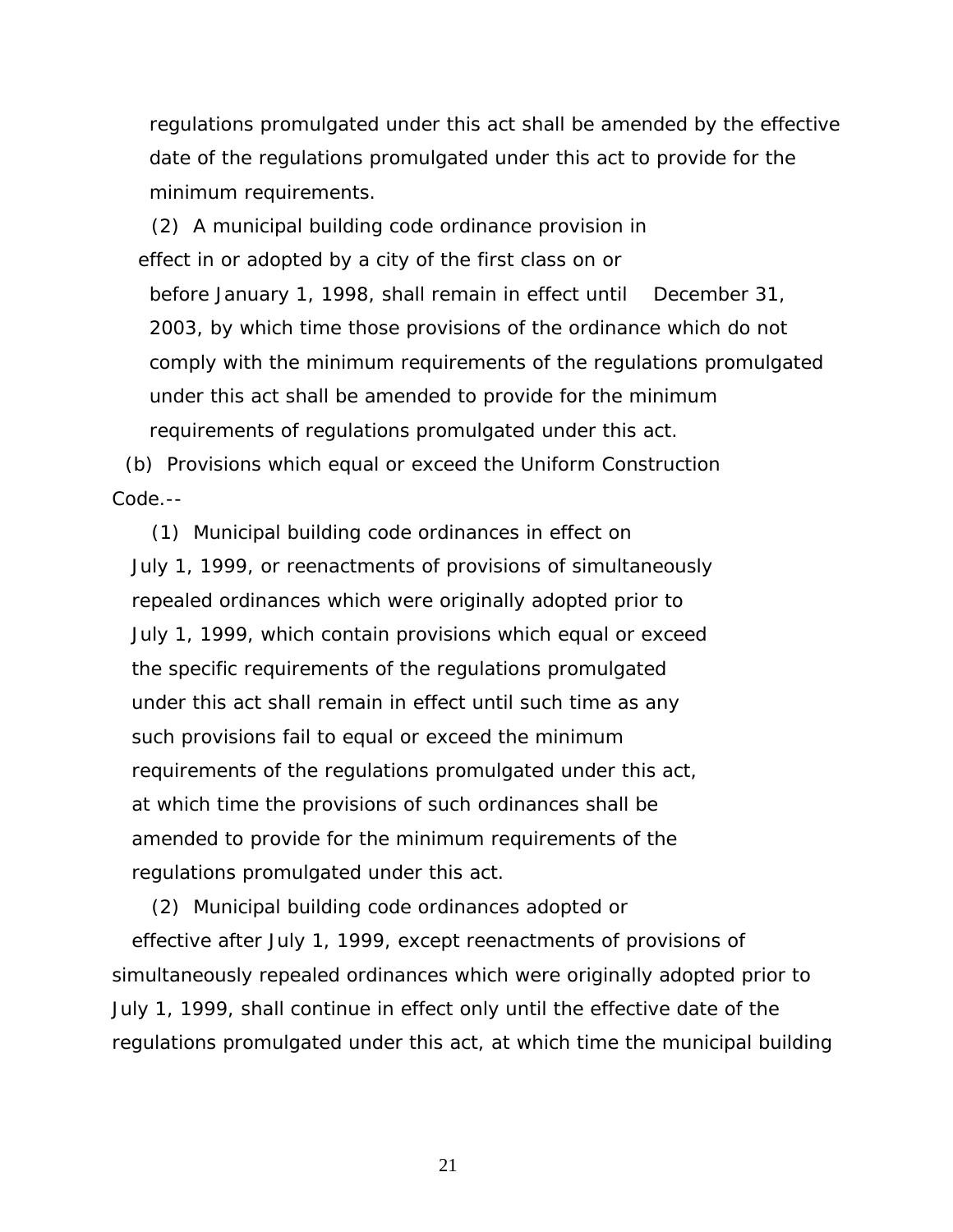code ordinance shall be preempted by the regulations promulgated under this act and shall be deemed thereafter to be rescinded.

#### **Section 304. Revised or successor codes.**

(a) Building code.--

(1) Subject to Sections 105(c) and (d),  $301(a)(3)$ ,  $(4)$ , (5), (6) and (7),(c) and (d) and 302, by December 31 of the year of the issuance of a new triennial BOCA National Building Code, or its successor building code, the department shall promulgate regulations adopting the new code as the Uniform Construction Code. *(as amended by Act 13 of 2004)*

(2) Subject to Sections 105(c) and (d),  $301(a)(3)$ ,  $(4)$ , (5), (6) and (7), (c) and (d) and 302, by December 31 of the year of issuance of a new triennial ICC International One and Two Family Dwelling Code or its successor building code, the Department shall promulgate regulations providing that all detached one-family and two-family dwellings and one-family townhouses that are not more than three stories in height and their accessory structures may be designed in accordance with that code or the uniform construction code at the option of the building permit applicant. *(as amended by Act 13 of 2004)* 

 (b) International Fuel Gas Code.--By December 31 of the year of the issuance of a new International Fuel Gas Code, or its successor code, the department shall promulgate regulations adopting the new code.

(c) Prior permits and construction.--

 (1) A construction permit issued under valid construction regulations prior to the effective date of regulations for a subsequent Uniform Construction Code or International Fuel Gas Code issued under this act shall

<u>22</u>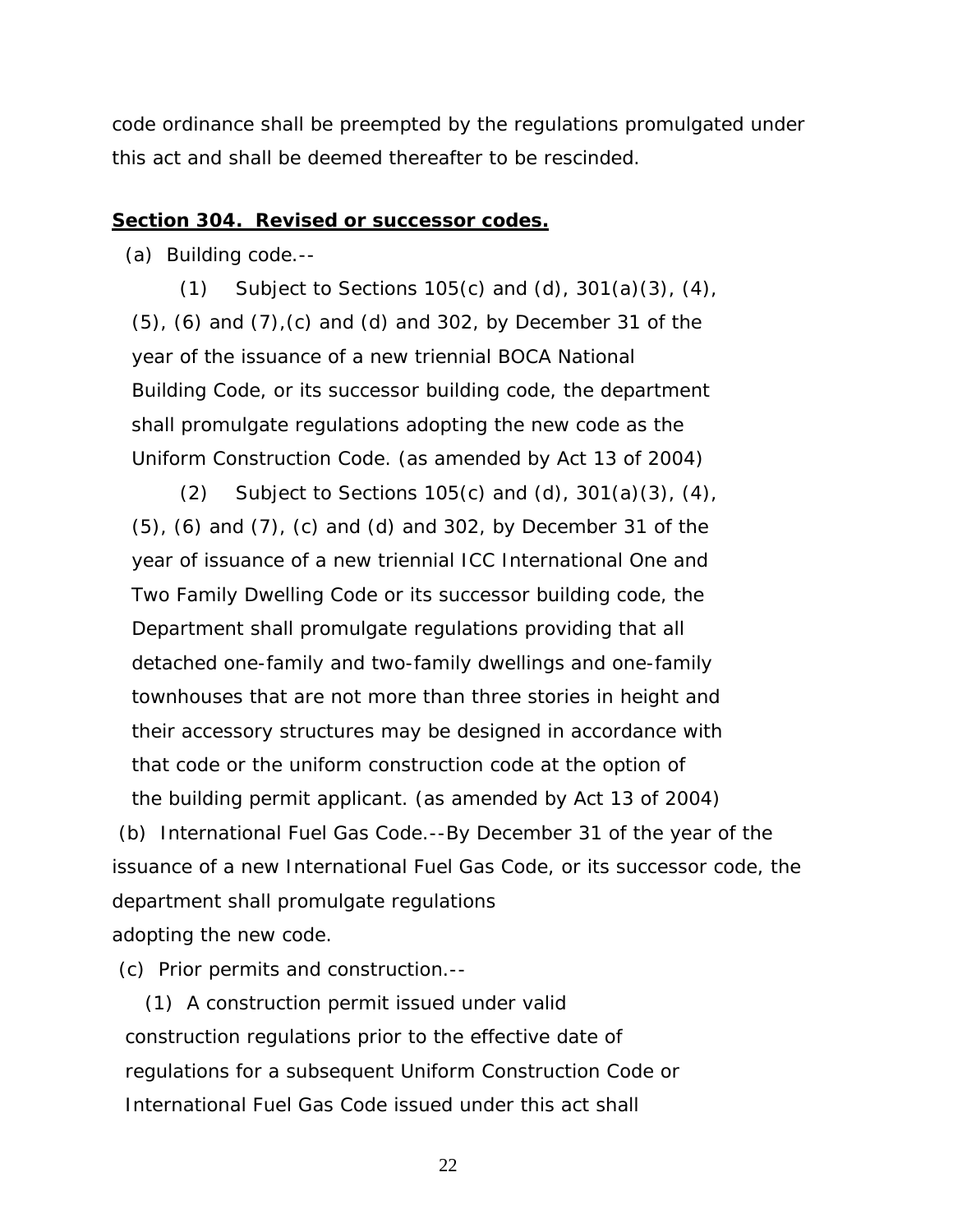remain valid, and the construction of any building or structure may be completed pursuant to and in accordance with the permit.

 (2) If the permit has not been actively prosecuted within two years of the effective date of the regulation or the period specified by a municipal ordinance, whichever is less, the former permitholder shall be required to acquire a new permit.

 (3) Where construction of a building or structure commenced before the effective date of the regulations for a subsequent Uniform Construction Code or International Fuel Gas Code issued under this act and a permit was not required at that time, construction may be completed without a permit.

# **CHAPTER 5**

# **ADOPTION AND ENFORCEMENT BY MUNICIPALITIES Section 501. Administration and enforcement.**

(a) Adoption of ordinance.--

(1) In order to administer and enforce the provisions of this act, municipalities shall enact an ordinance concurrently adopting the current Uniform Construction Code as their municipal building code and the current International Fuel Gas Code. Municipalities may adopt the Uniform Construction Code and incorporated codes and the International Fuel Gas Code by reference. *(as amended by Act 13 of 2004)* 

 (2) Municipalities shall have 90 days after the promulgation of regulations under Section 301 or 304 to adopt such an ordinance. Municipalities shall notify the department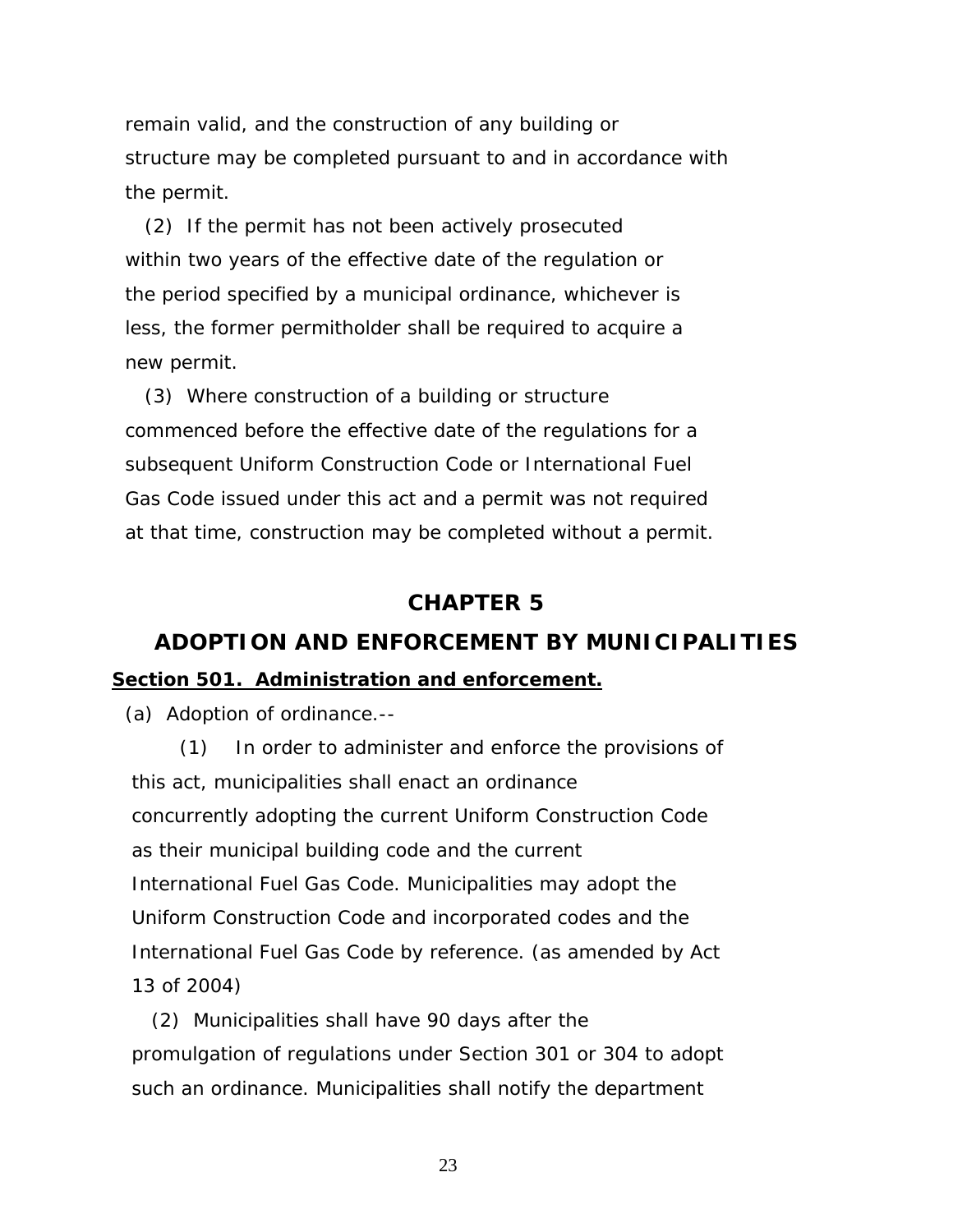of the adoption of such an ordinance within 30 days. A municipality may adopt such an ordinance at any time thereafter, upon giving the department 180 days' notice of its intention to adopt such ordinance. *(as amended by Act 13 of 2004)*

 (a.1) Counties of the Second Class.— Notwithstanding the provisions of Subsection (a), a municipality located within a county of the second class shall not administer and enforce plumbing code provisions of an ordinance adopting the Uniform Construction Code and incorporated codes for the purposes of Section 302(a). A county of the second class that has adopted a plumbing code and accompanying rules and regulations, pursuant to the act of August 24, 1951 (P.L. 1304, No. 315), known as the Local Health Administration Law, shall retain the authority to promulgate and enforce such plumbing code and to make such changes as it deems necessary, provided that such changes meet the minimum requirements as defined in the Uniform Construction Code. *(added by Act 92 of 2004)* 

 (b) Municipal administration and enforcement.--This act may be administered and enforced by municipalities in any of the following ways:

 (1) By the designation of an employee to serve as the municipal code official to act on behalf of the municipality for administration and enforcement of this act.

 (2) By the retention of one or more construction code officials or third-party agencies to act on behalf of the municipality for administration and enforcement of this act.

 (3) Two or more municipalities may provide for the joint administration and enforcement of this act through an intermunicipal agreement under 53 Pa.C.S. Ch. 23 Subch. A (relating to intergovernmental cooperation).

(4) By entering into a contract with the proper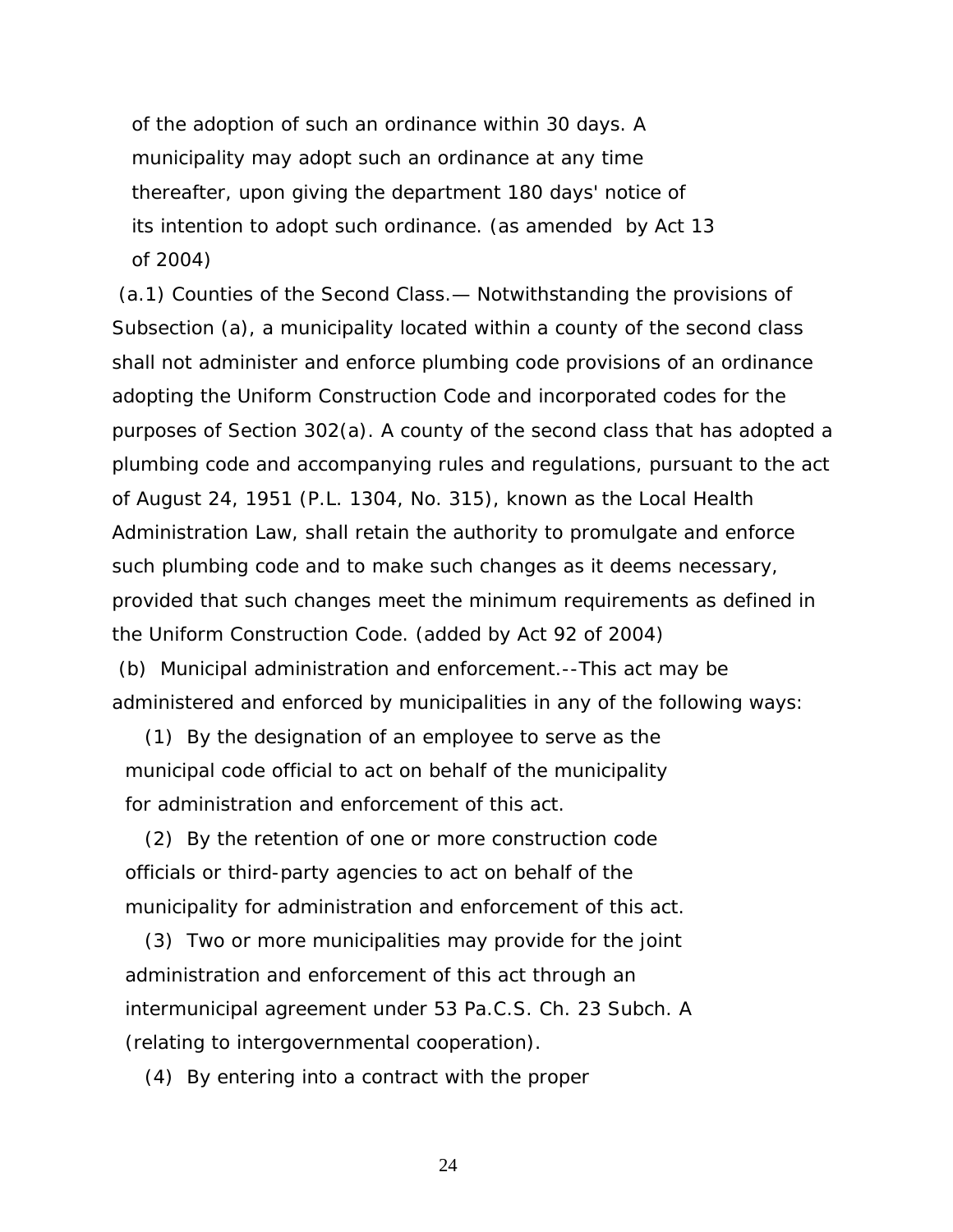authorities of another municipality for the administration and enforcement of this act. When such a contract has been entered into, the municipal code official shall have all the powers and authority conferred by law in the municipality which has contracted to secure such services.

 (5) By entering into an agreement with the department for plan reviews, inspections and enforcement of structures other than one-family or two-family dwelling units and utility and miscellaneous use structures.

(c) Board of appeals.--

 (1) A municipality which has adopted an ordinance for the administration and enforcement of this act or municipalities which are parties to an agreement for the joint administration and enforcement of this act shall establish a board of appeals as provided by Chapter 1 of the 1999 BOCA National Building Code, Fourteen Edition to hear appeals from decisions of the code administrator. Members of the municipality's governing body

may not serve as members of the board of appeals.

 (2) An application for appeal shall be based on a claim that the true intent of this act or regulations legally adopted under this act have been incorrectly interpreted, the provisions of this act do not fully apply or an equivalent form of construction is to be used.

 (3) When a municipality cannot find persons to serve on a board of appeals who meet the minimum qualifications of Chapter 1 of the BOCA National Building Code, the municipality may fill a position on the board with a qualified person who resides outside of the municipality.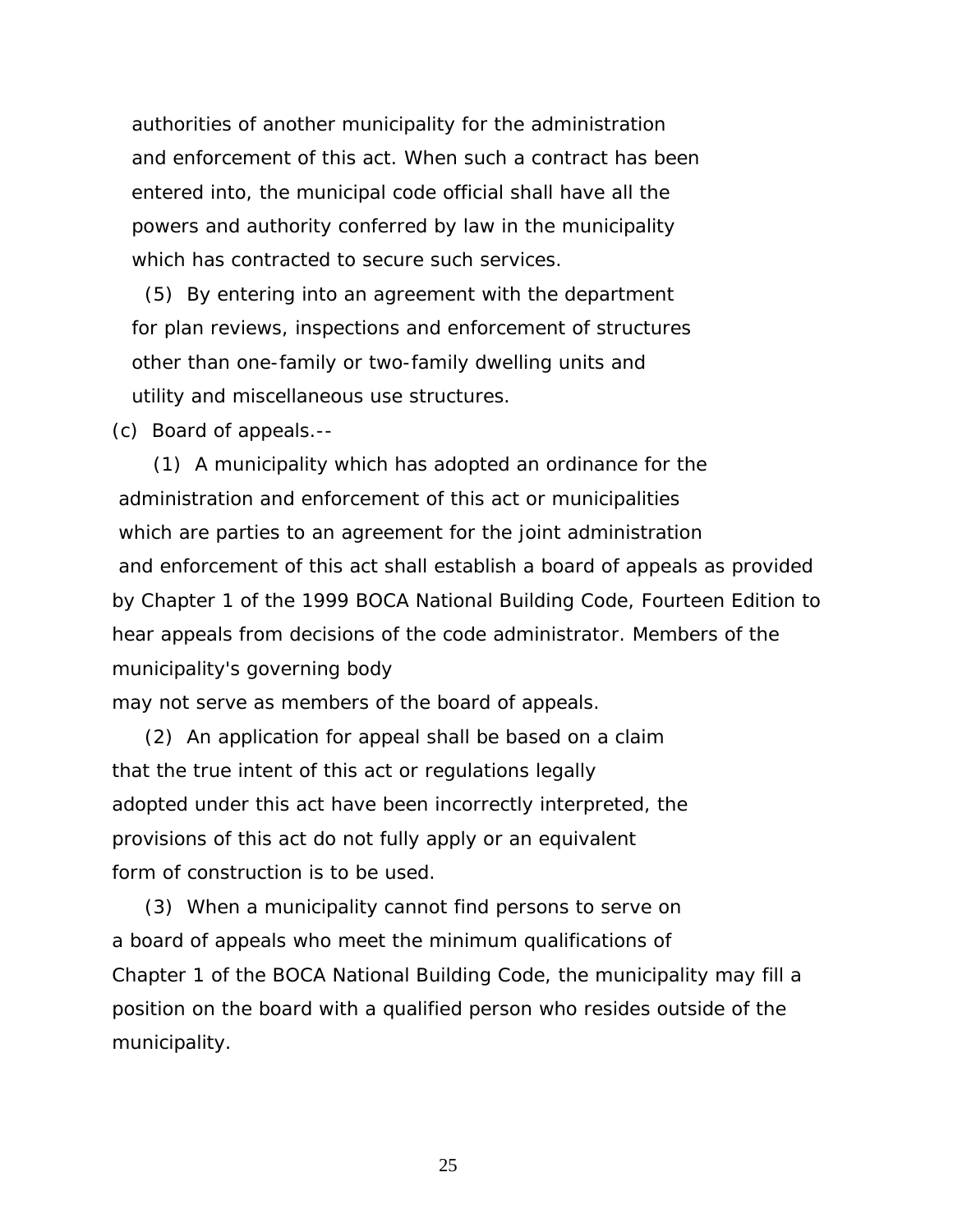(d) Registration.--Nothing in this act shall allow a municipality to prohibit a construction code official who meets the requirements of Chapter 7 and remains in good standing from performing inspections in the municipality. This section does not alter the power and duties given to municipalities under subsection  $(b)(1)$ ,  $(3)$  and  $(4)$ .

(e) Nonmunicipal administration.--

 (1) In municipalities which have not adopted an ordinance for the administration and enforcement of this act, it shall be the duty of the municipality to notify an applicant for a construction permit that it shall be the responsibility of the permit applicant of one-family or two family dwelling units and utility and miscellaneous use structures to obtain the services of a construction code official or third-party agency with appropriate categories of certification to conduct the plan review and inspections. For one-family and two-family dwelling units and utility and miscellaneous use structures, all of the following five inspections shall be required:

(i) Foundation inspection.

(ii) Plumbing, mechanical and electrical inspection.

(iii) Frame and masonry inspection.

(iv) Wallboard inspection.

 (v) Final inspection. The final inspection shall not be deemed approved until all previous inspections have been successfully completed and passed.

 (2) In municipalities which have not adopted an ordinance for the administration and enforcement of this act, it shall be the duty of the municipality to notify the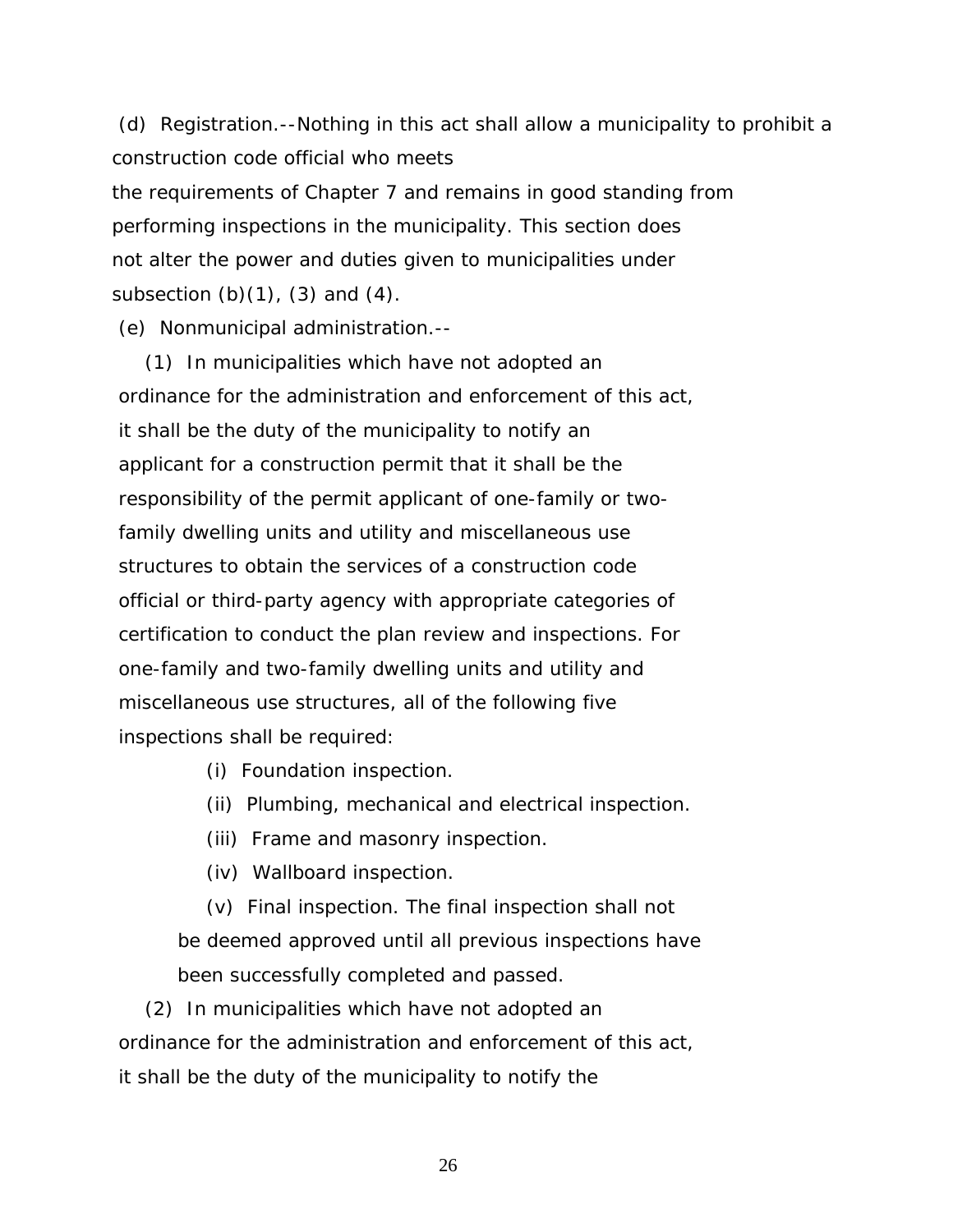department and an applicant for a construction permit that it shall be the responsibility of the owner of structures other than one-family or two-family dwelling units and utility and miscellaneous use structures to obtain the services of the department or a third-party agency with appropriate categories of certification under contract to the department to conduct the plan review and inspections required by this act.

 (3) A copy of the final inspection report shall be sent to the property owner and to the builder and to a lender designated by the builder.

 (4) In municipalities which require a building permit or a certificate of occupancy but do not conduct inspections, the code administrator shall also be required to submit a copy of the report to the municipality. No certificate of occupancy shall be issued for a building unless it meets all of the applicable accessibility provisions of the Uniform Construction Code or has been granted a variance for the requirements it does not meet. A certificate of partial occupancy may be issued if the space to be occupied complies with the accessibility requirements contained in the Uniform Construction Code unless a variance for the space has been obtained in accordance with this act.

(f) Private right of action.--

 (1) In relation to complaints arising out of Chapter 11 (Accessibility) of the Uniform Construction Code, any individual, partnership, agency, association or corporation who reasonably believes there is a violation of the accessibility provisions of this act and its regulations by a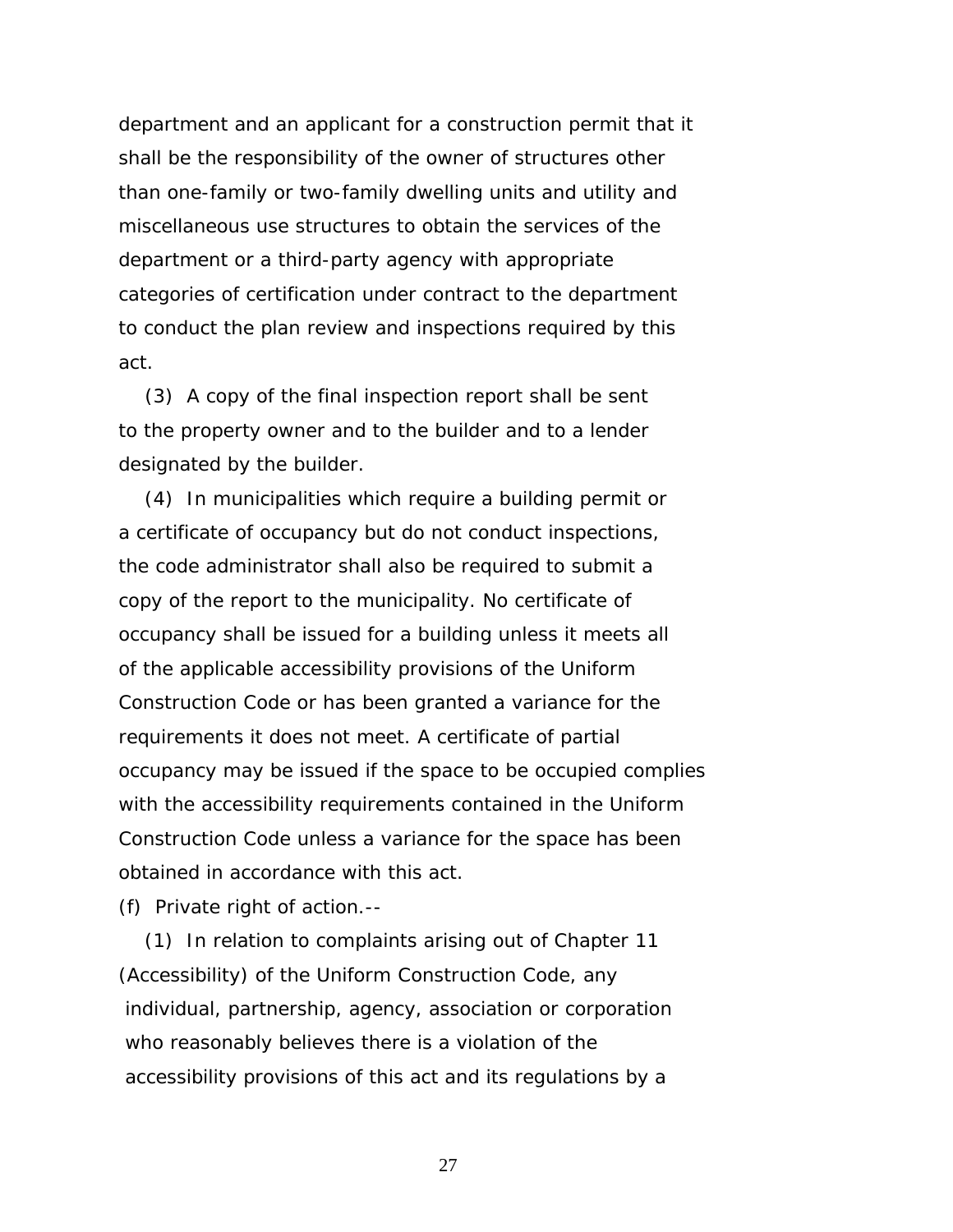governmental entity or private owner may file a complaint with the body responsible for enforcement of the Uniform Construction Code. The complaint shall be in writing, shall be verified and shall set forth the grounds for the complaint. Within 60 days after the receipt of the complaint, the code enforcement body shall respond to the complaint by acknowledging receipt of the complaint in writing. The enforcement body shall investigate the complaints and respond to the complainant in writing with its findings, determinations and any enforcement measures initiated or contemplated within 120 days after the receipt of the complaint. For the purpose of investigating a complaint, an employee of the enforcement organization may inspect at reasonable times the building or building site which is the subject of the complaint and may make any additional investigation deemed necessary for the full and effective determination of compliance with this act and regulations promulgated pursuant to it.

 (2) Any individual, partnership, agency, association or corporation aggrieved by a final determination of the enforcement agency of a complaint filed pursuant to paragraph (1) hereof may file a petition for review within 30 days of the final determination in the Commonwealth Court pursuant to 42 Pa.C.S. § 763(a) (relating to direct appeals from government agencies). The decision of the enforcement agency shall not be reversed unless it is found to be arbitrary, capricious, illegal or not supported by substantial evidence.

 (3) (i) Any individual, partnership, agency, association or corporation who filed a complaint pursuant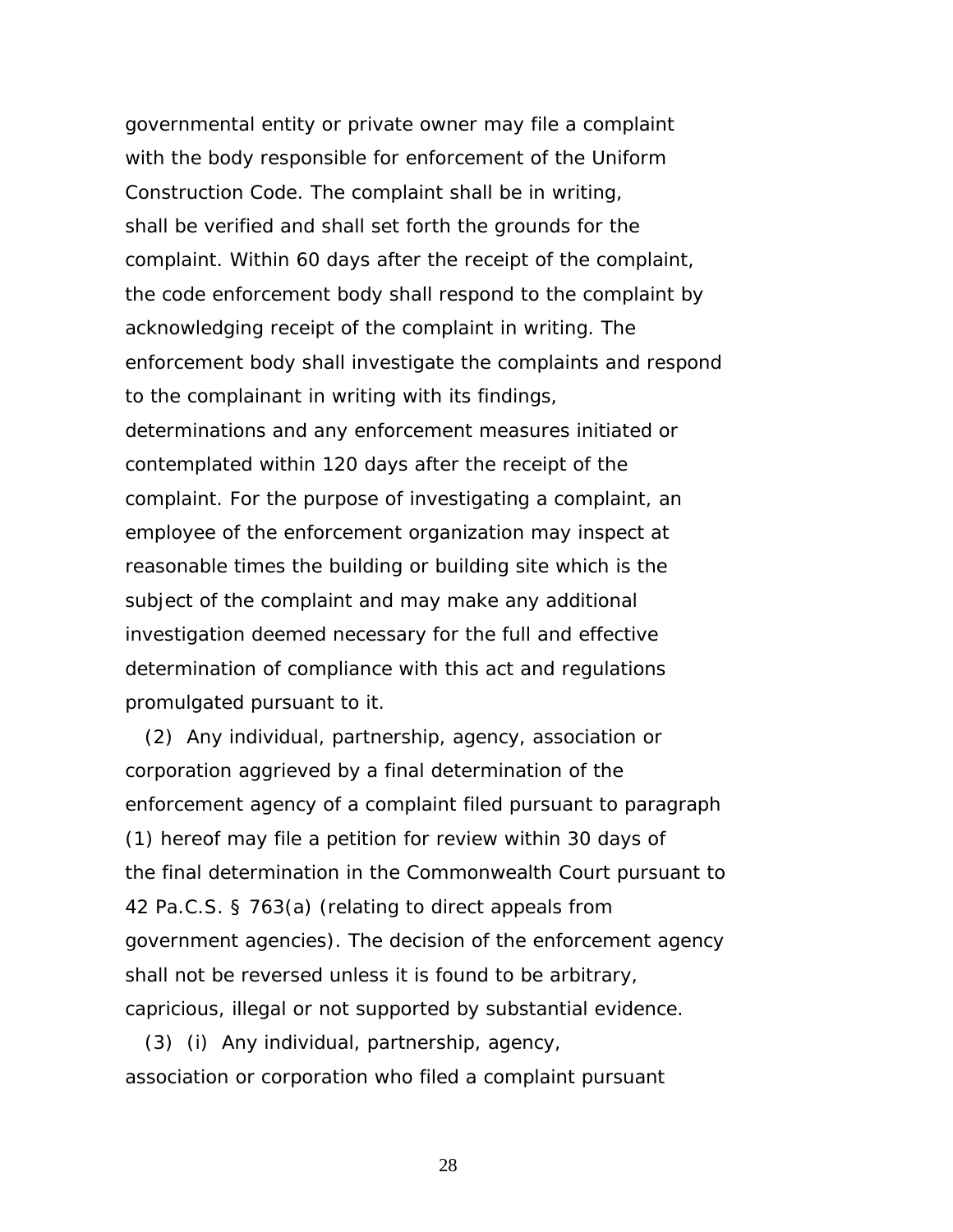to paragraph (1) and received no written response from the enforcement agency acknowledging receipt of its complaint within 60 days or received a response from the enforcement agency indicating that a violation was found but enforcement measures were not contemplated or enforcement measures were contemplated but such measures were not initiated after a period of 60 days from said response may bring a civil action in the appropriate court of common pleas against the agency for failure to enforce the provisions of this act and the regulations promulgated thereto or a building owner or owner's agent for a violation of any provisions of this act or regulations promulgated pursuant to it.

 (ii) If the court finds a violation of this act or of regulations adopted pursuant to it, the court may enjoin construction or remodeling of the building, direct the correction of violations within a reasonable and specified time period or order such other relief deemed appropriate. The court, in issuing any final orders in any action brought pursuant to this section, may award costs of litigation, attorney and expert witness fees, to any party, whenever the court determines such an award is appropriate. The court may, if a temporary restraining order or preliminary injunction is sought, require the filing of a bond or equivalent security in accordance with the rules of civil procedure.

 (iii) An architect or licensed design professional who has complied with the provisions of this act and its regulations and prepared construction documents in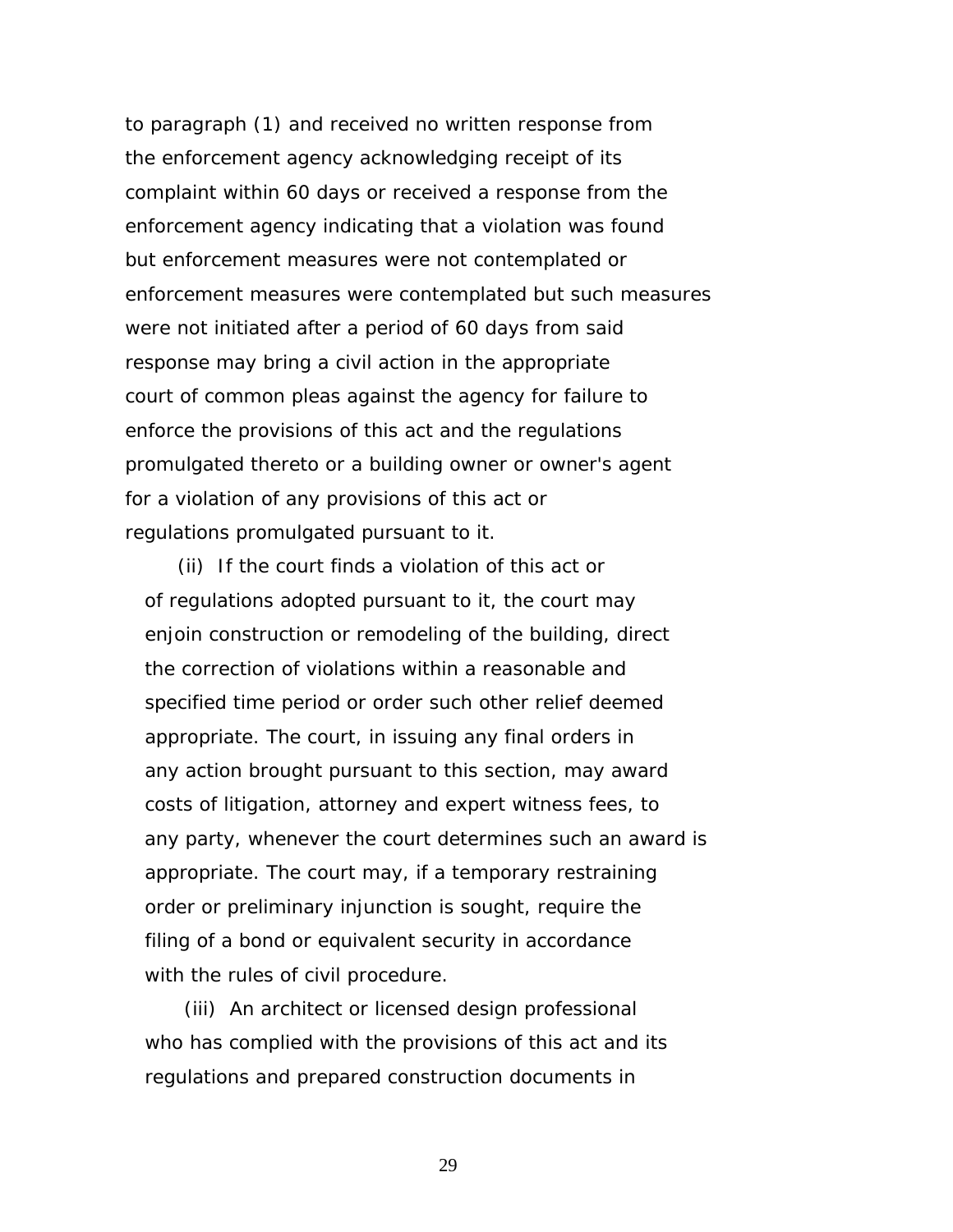accordance with accepted professional standards shall have no further liability pursuant to litigation commenced under this section.

 (g) Technical assistance to municipalities.—The Governor's Center for Local Government Services in the Department of Community and Economic Development shall be the principal agency for developing and providing technical assistance to municipalities for implementing, administrating and enforcing the provisions of this act. *(added by Act 92 of 2004)*

### **Section 502. Consideration of applications and inspections.**

(a) Applications for construction permits.--

 (1) Every application for a construction permit for one family and two-family dwelling units and utility and miscellaneous use structures shall be granted or denied, in whole or in part, within 15 business days of the filing date. All other construction permits shall be granted or denied, in whole or in part, within 30 business days of the filing date. Municipalities may establish different time limits to consider applications for construction permits in historic districts.

 (2) If an application is denied in whole or in part, the code administrator shall set forth the reasons in writing.

 (3) If the code administrator fails to act on an application for a construction permit for one-family and two family dwelling units and utility and miscellaneous use structures within the time prescribed, the application shall be deemed approved. The time limits established in this section for permit applications other than one-family and two-family dwellings may be extended upon agreement in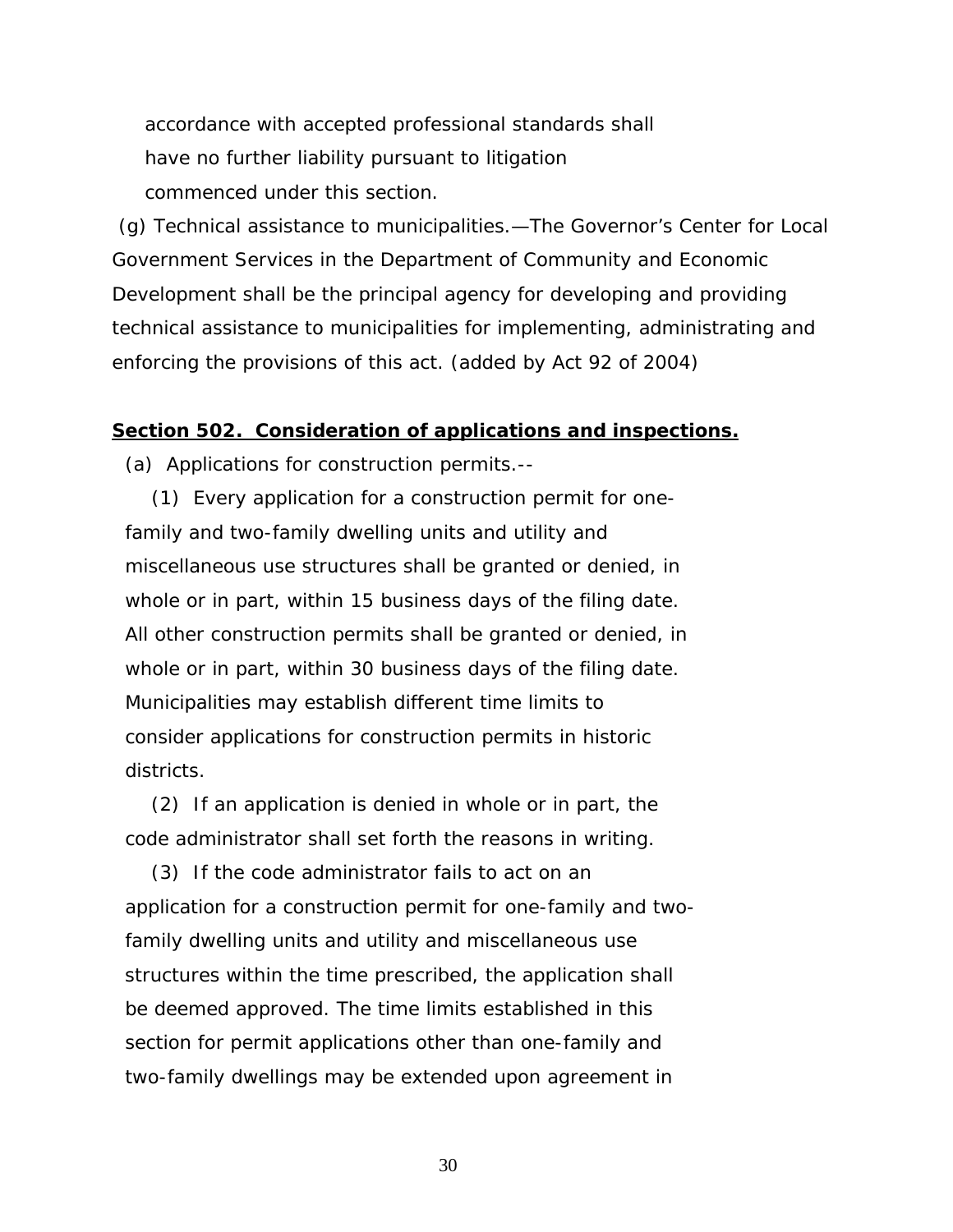writing between the applicant and the municipality for a specific number of additional days.

(b) Highway occupancy permit.--

 (1) No building permit shall be issued for any property which will require access to a highway under the jurisdiction of the Department of Transportation, unless the permit contains a notice that a highway occupancy permit is required pursuant to section 420 of the act of June 1, 1945 (P.L.1242, No.428), known as the State Highway Law, before driveway access to a State highway is permitted.

 (2) The Department of Transportation shall, within 60 days of the date of receipt of an application for a highway occupancy permit:

(i) approve the permit;

(ii) deny the permit;

 (iii) return the application for additional information or correction to conform with regulations of the Department of Transportation; or

 (iv) determine that no permit is required, in which case the Department of Transportation shall notify the municipality and applicant in writing.

 (3) (i) If the Department of Transportation fails to take any action within the 60-day period, the permit shall be deemed to be issued. The permit shall be marked to indicate that access to the State highway shall be only as authorized by a highway occupancy permit.

 (ii) Notwithstanding the provisions of subparagraph (i), if the highway occupancy permit requires a determination by the United States Department of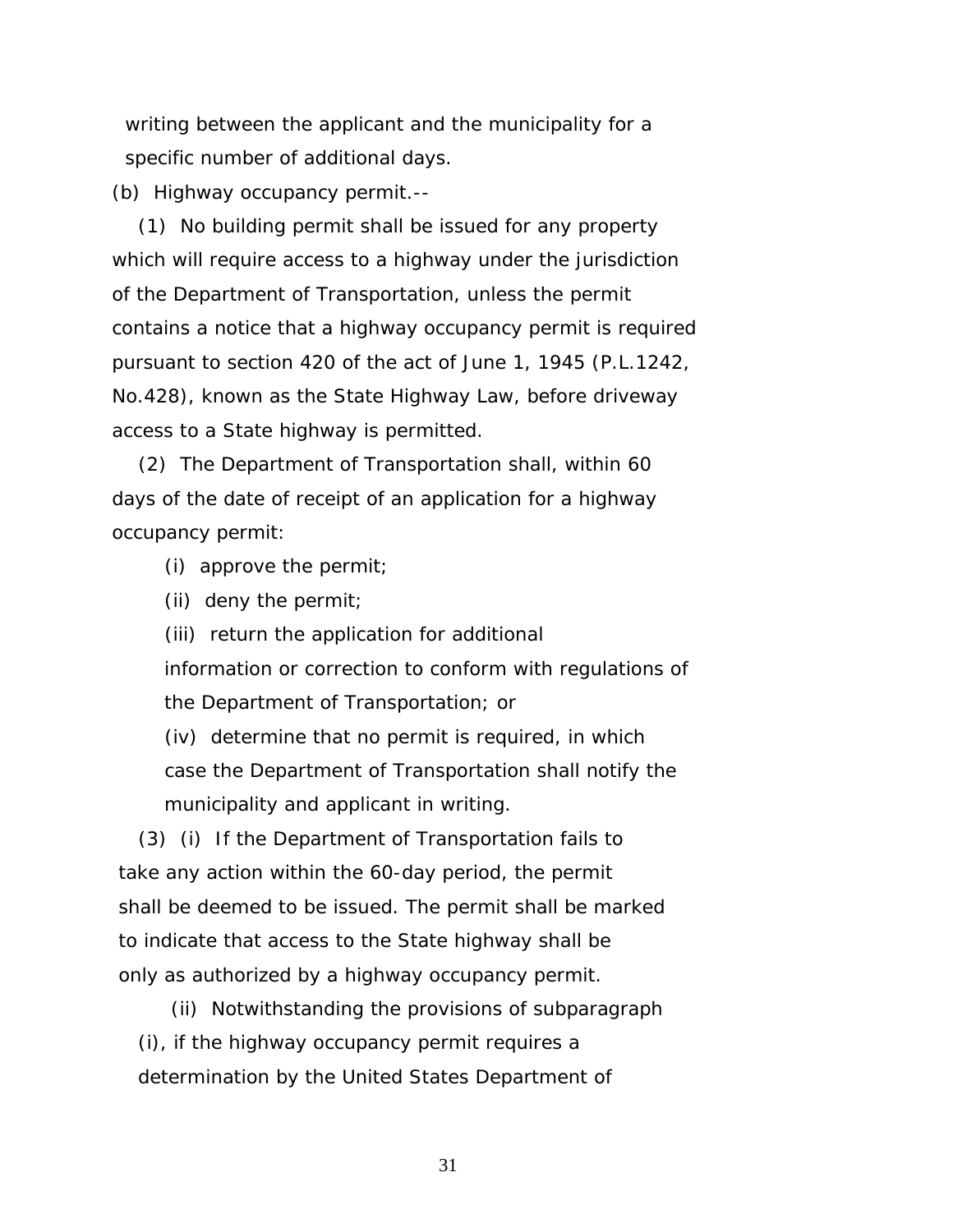Transportation, the Pennsylvania Department of Transportation shall have 60 days from the receipt of the determination to take action on the permit or the permit shall be deemed to be issued.

 (4) (i) Neither the Department of Transportation nor any municipality to which permit-issuing authority has been delegated under section 420 of the State Highway Law shall be liable in damages for any injury to persons or property arising out of the issuance or denial of a driveway permit, or for failure to regulate any driveway.

 (ii) The municipality from which the building permit approval has been requested shall not be held liable for damages to persons or property arising out of the issuance or denial of a driveway permit by the Department of Transportation.

 (c) Financial interest prohibited.--A code administrator shall not review or approve any plans for or construction of any building or structure in which the code administrator has any financial interest.

### **Section 503. Changes in Uniform Construction Code.**

 (a) Administration.--Municipalities may enact ordinances which equal or exceed the minimum requirements of Chapter 1 of the 1999 BOCA National Building Code, Fourteenth Edition, or successor codes, relating to administration consistent with the provisions of section 501(c). *(amended by Act 92 of 2004)* 

 (b) Minimum requirement.--Subject to the provisions of this act, no municipality may propose or enact any ordinance which is less than the minimum requirement of the Uniform Construction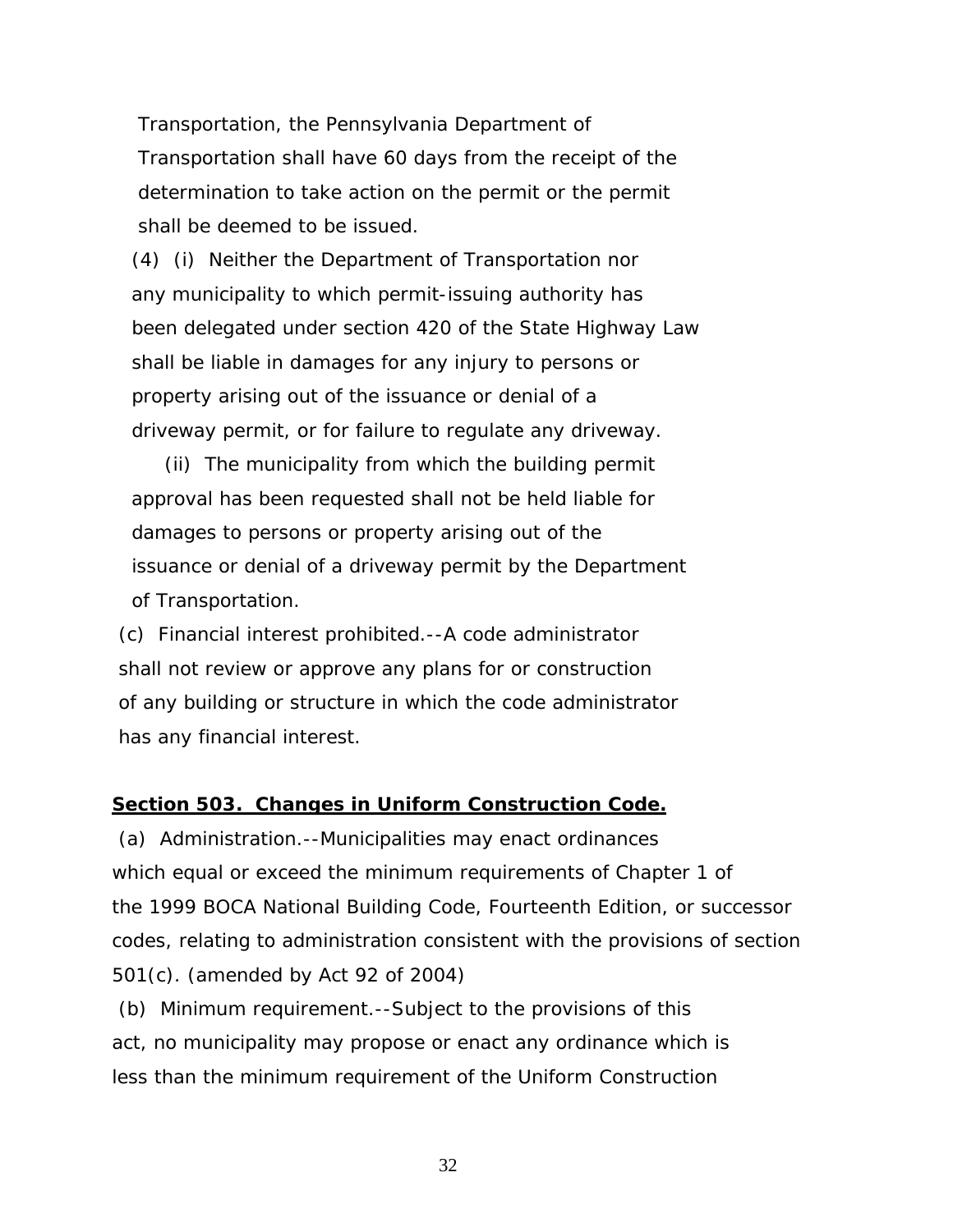Code.

 (c) Modification of minimum requirement.--Subject to the provisions of this act, the municipal governing body may propose and enact an ordinance to equal or exceed the minimum requirements of the Uniform Construction Code under the law governing the adoption of ordinances in that jurisdiction. Municipalities may enact ordinances pursuant to this section which adopt additional code requirements for alterations or repairs to residential buildings. Municipalities may enact ordinances pursuant to this section which adopt stricter code requirements than required by this act for the regulation of utility and miscellaneous use structures. *(amended by Act 92 of 2004)* 

 (d) Public hearing.--The municipality shall hold at least one public hearing prior to adoption of the ordinance.

 (e) Notice of public hearing.--The municipality shall place notice in a newspaper of general circulation in the municipality at least seven days, but not more than 60 days, in advance of a public hearing to consider the proposed ordinance.

 (f) Filing of proposed ordinance with department.—The municipality shall file a copy of the proposed ordinance with the department at least 30 days prior to public hearing. The department shall make proposed ordinances available for public inspection.

 (g) Municipal action.--Following the public hearing, the municipal governing body may enact the ordinance under the law governing the adoption of ordinance in that jurisdiction.

 (h) Amendment of proposed ordinance.--If the municipality proposes any substantive amendment to a proposed ordinance, the municipal governing body shall be required to meet the advertising, filing, notice and public hearing requirements of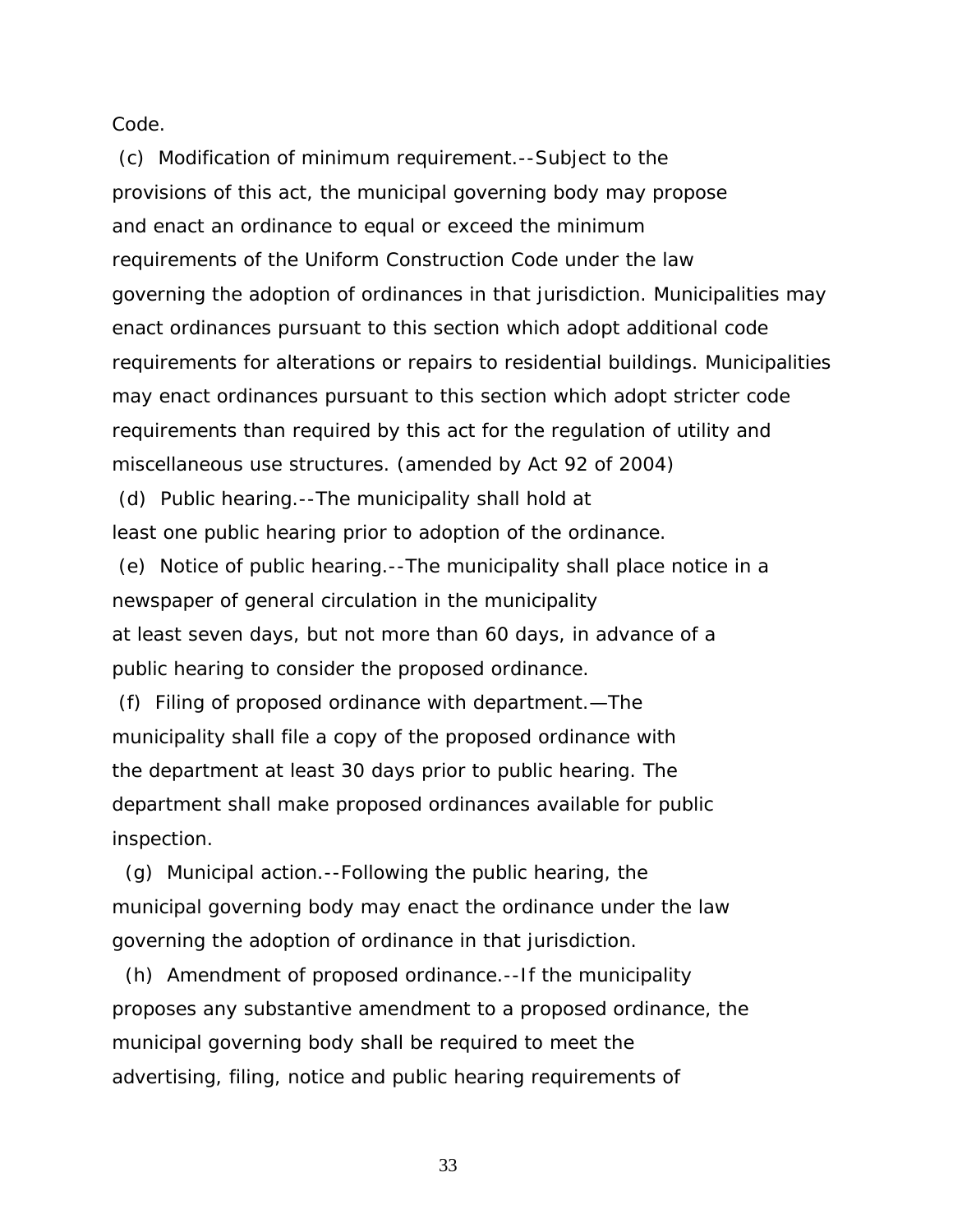this section before enacting the proposed ordinance.

 (i) Department review.--The department shall review all proposed ordinances required to be filed with the department under subsection (f) for compliance with subsection (b). If the proposed ordinance does not comply with subsection (b), the department shall advise the municipality of its finding setting forth the reasons in writing. The municipality shall then withdraw the proposed ordinance or revise the proposed ordinance to meet the minimum requirements of the Uniform Construction Code.

(j) Challenge of ordinance.--

 (1) Aggrieved parties shall have 30 days from date of enactment of the ordinance to file a written challenge with the department and the municipality. The challenge shall state the reason or reasons for the challenge. A municipal ordinance may not take effect for a period of 35 days following its enactment. If a challenge is filed in writing with the department within 30 days, the department has five business days from the end of the 30-day filing period to notify a municipality of the challenge. There may be no enforcement of the ordinance until a ruling is issued by the secretary or 45 days after the filing date of the last challenge to the ordinance, whichever occurs first.

 (2) The department shall review any ordinance which would equal or exceed the minimum requirements of the Uniform Construction Code based on the following standards:

> (i) that certain clear and convincing local climatic, geologic, topographic or public health and safety circumstances or conditions justify the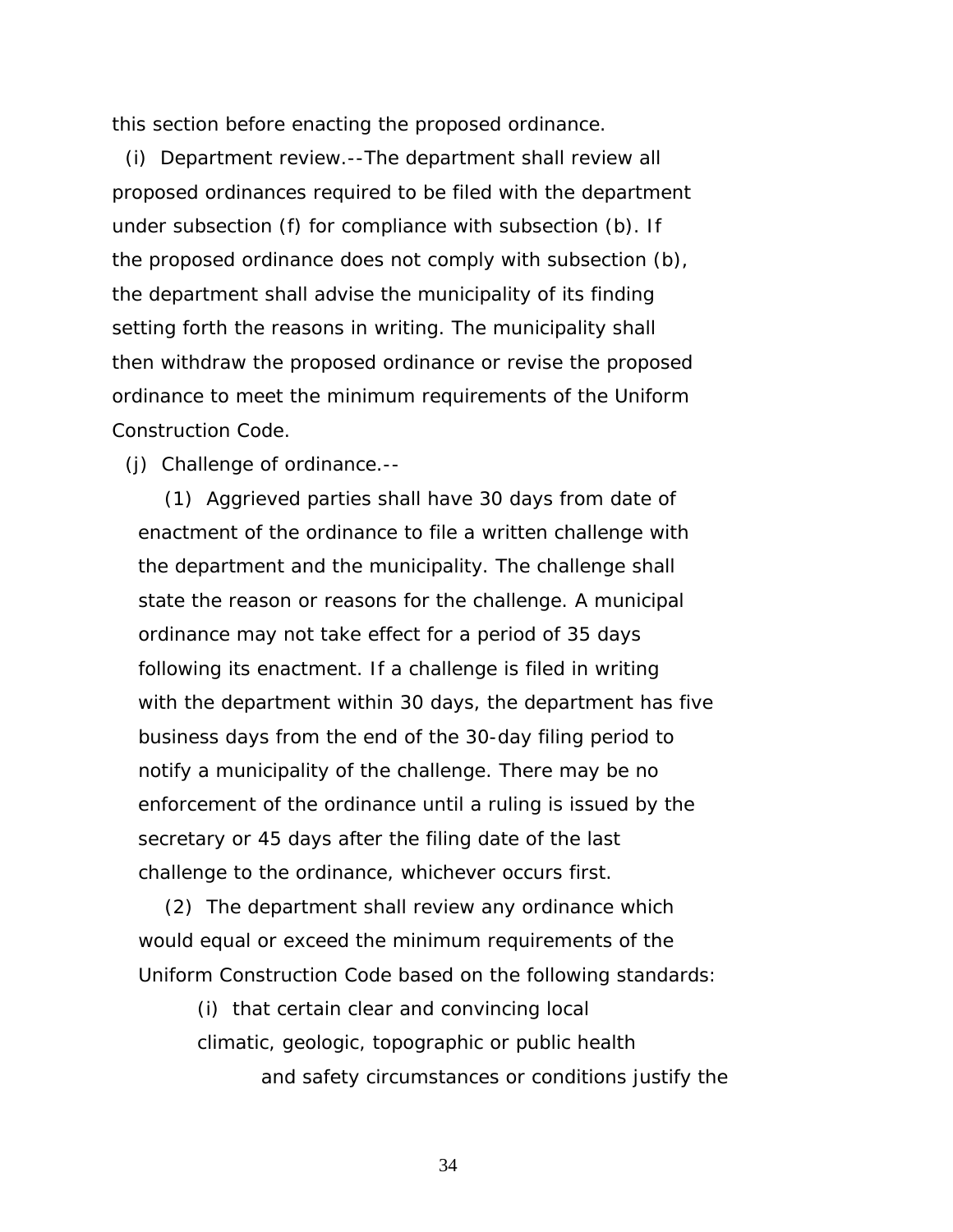exception;

 (ii) the exception shall be adequate for the purpose intended and shall meet a standard of performance equal to or greater than that prescribed by the Uniform Construction Code; (iii) the exception would not diminish or threaten the health, safety and welfare of the public; and (IV) the exception would not be inconsistent with the legislative findings and purpose described in Section 102.

 The Department shall take into consideration, in rendering the determination, the provision, code development process history, purpose and intent of relevant provisions of the 1999 BOCA National Building Code, Fourteenth Edition, I.C.C. International One and Two Family Dwelling Code, 1998 Edition, or their successor codes.

 (k) Ruling by secretary.--A ruling on a challenge by an aggrieved party shall be issued by the secretary within 45 days of receipt of the filing of the last challenge to the ordinance or within 30 days of the hearing on the challenge which must be held by the Department upon the request of the municipality, in the municipality wherein the ordinance is proposed, whichever last occurs. If the secretary approves the ordinance, the municipality may begin to administer and enforce the ordinance. If the secretary disapproves the ordinance, the ordinance shall be null and void. The secretary shall state the reasons for the disapproval in writing to the municipality.

### **Section 504. Appeals.**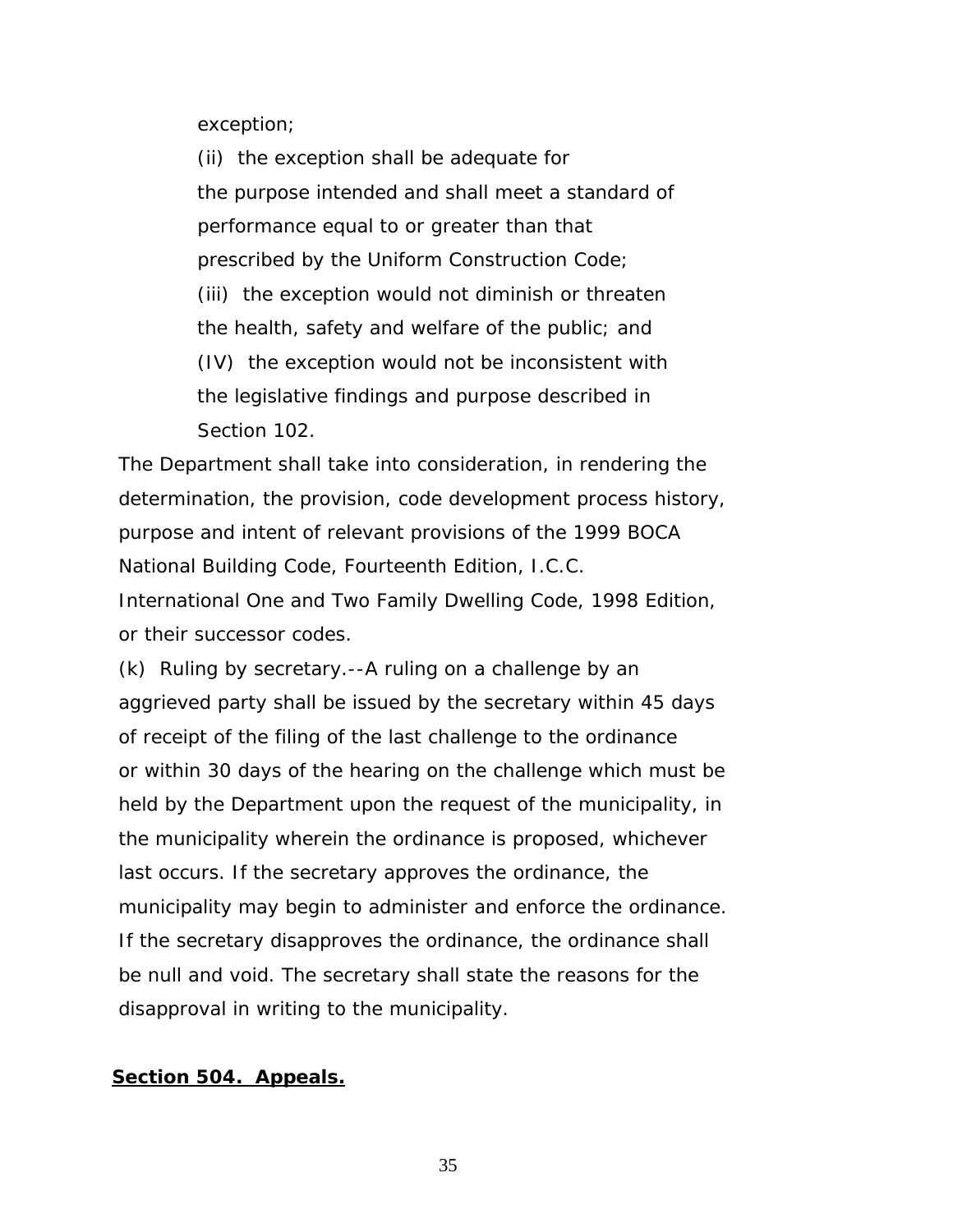(a) Ruling of secretary.--An appeal of the secretary's ruling may be taken to the appropriate court of common pleas within 30 days of the date of the ruling.

 (b) Application for enforcement of ordinance.--Any person aggrieved by the application or enforcement of any provision of an ordinance adopted pursuant to section 503 shall have the right to challenge the validity of the ordinance in the appropriate court of common pleas. In order to be aggrieved, a person must have a direct, immediate and substantial interest in the application or enforcement of the ordinance.

# **CHAPTER 7 TRAINING AND CERTIFICATION OF INSPECTORS**

# **Section 701. Training of inspectors.**

 (a) Training program.--The department, in consultation with the advisory board, BOCA, NCSBCS and other interested parties, shall by regulation adopt a program of required training and certification for all categories of code administrators. This education program shall include accessibility requirements contained in and referenced by the Uniform Construction Code. The department may contract with third parties to provide the code training and testing programs.

- (b) Categories of inspectors.--
	- (1) The department, in consultation with BOCA and other interested parties, shall establish appropriate categories of code administrators.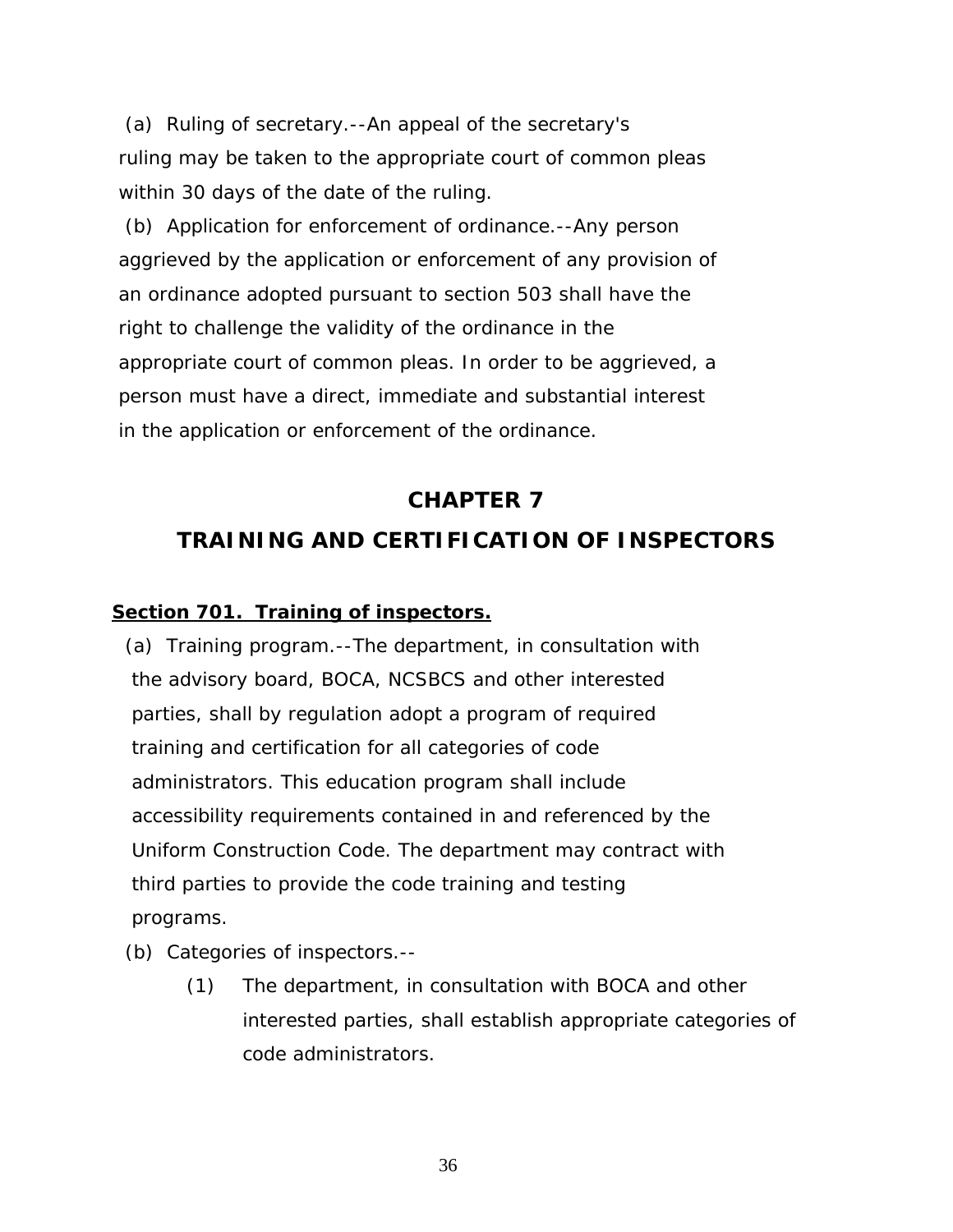(2) A code administrator may act in place of a lumber grading or inspection agency to satisfy the requirement set forth under Section 2303.1.1 of the 2003 International Building Code or its successor code. *(amended by Act 92 of 2004)*

 (c) Certification.--Upon determination of qualification, the department shall issue a certificate to the code administrator stating that he is so certified.

 (d) Waiver.--The department shall by regulation establish a procedure for the consideration of requests for waivers of the initial training and certification requirements for individuals who present documentation that they have previously satisfied substantially similar training, testing and certification requirements. The Department may also consider past work experience as an inspector when deciding a request for a waiver. Any waiver shall not apply to continuing education requirements. *(amended by Act 92 of 2004)* (e) Current officials.--

 (1) The department shall by regulation determine the time period for current code administrators to meet the training and certification requirements of this act. This time period shall not be less than three years and not exceed seven years from the effective date of this act for individuals conducting plan review and inspections of one family or two-family residential property or not be less than five years and not exceed ten years for individuals conducting plan reviews and inspections on all other buildings and structures.

 (2) Notwithstanding the provisions of this subsection, the department shall adopt regulations specifically providing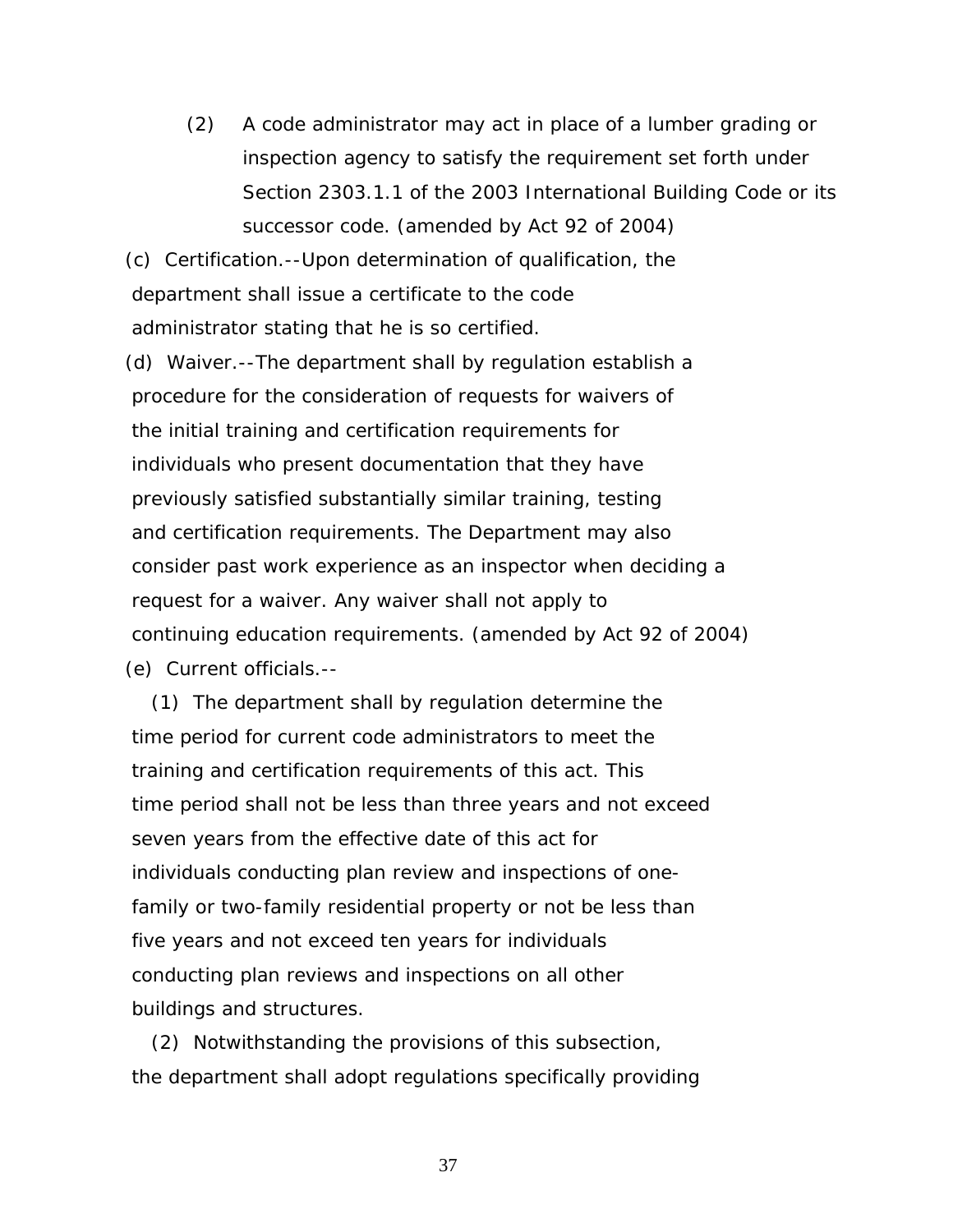for the department's administration and enforcement of the provisions of Chapter 11 (Accessibility) of the Uniform Construction Code and any other accessibility requirements contained in or referenced by the Uniform Construction Code until code administrators have been certified regarding accessibility provisions. The department shall maintain jurisdiction over the provisions of Chapter 11 (Accessibility) of the Uniform Construction Code and any other accessibility requirements contained in or referenced by the Uniform Construction Code until such time as municipal code administrators meet the requirements for certification.

- (f) Continuing education.--The department shall, by regulation, adopt and implement the continuing education program and all code administrators shall participate in the department's continuing education programs.
- (g) Remedial education.--The department is empowered to require code administrators to participate in remedial education programs for just cause.
- (h) Decertification.--The department is empowered to decertify code administrators for just cause. The department shall, by regulation, establish a procedure for the notification of code administrators of decertification and the right of the individual to receive a hearing before the department on decertification.
- (i) List of code administrators.--The department shall maintain a list of code administrators, indicating the categories of certifications, which shall be made available to municipalities and, upon request, the public.
- (j) Fees.--The department shall determine and approve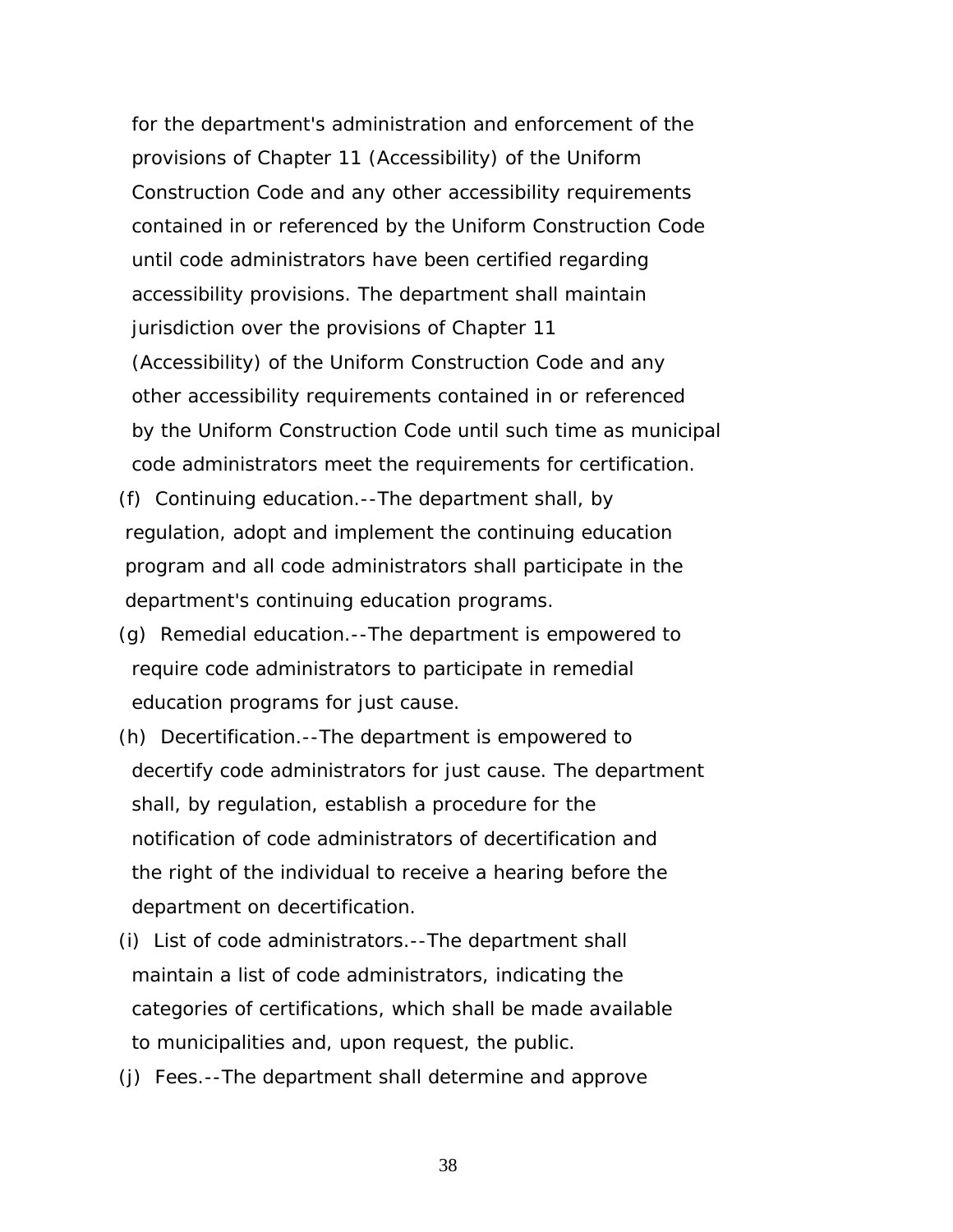reasonable fees for educational programs, testing and certification of code administrators. The department shall consult with the Department of Aging, the Department of Health or the Department of Public Welfare, as appropriate, to determine fees for health care facilities, intermediate care facilities for the mentally retarded or for persons with related conditions and State institutions.

 (k) Insurance.--The department shall promulgate regulations requiring code administrators in third-party agencies to carry minimum levels of liability insurance.

### **Section 702. Reciprocity.**

 The department may develop reciprocity agreements with other states or jurisdictions which have established accreditations and certification requirements which the department determines to be substantially similar to those set forth in this act.

# **Section 703. Education and Training Program** *(added by Act 13 of 2004)*

 (a) Fee. – Municipalities administering and enforcing this act under Section 501(a) and third-party agencies providing services under Section 501(e) shall assess a fee of \$2 on each construction or building permit issued under the authority of this act. The fee shall be in addition to any other fee imposed for the permit. *(added by Act 13 of 2004)*

 (b) Municipal Code Official Training Account. – There is hereby established within the State Treasury a restricted account which shall be known as the Municipal Code Official Training Account. *(added by Act 13 of 2004)*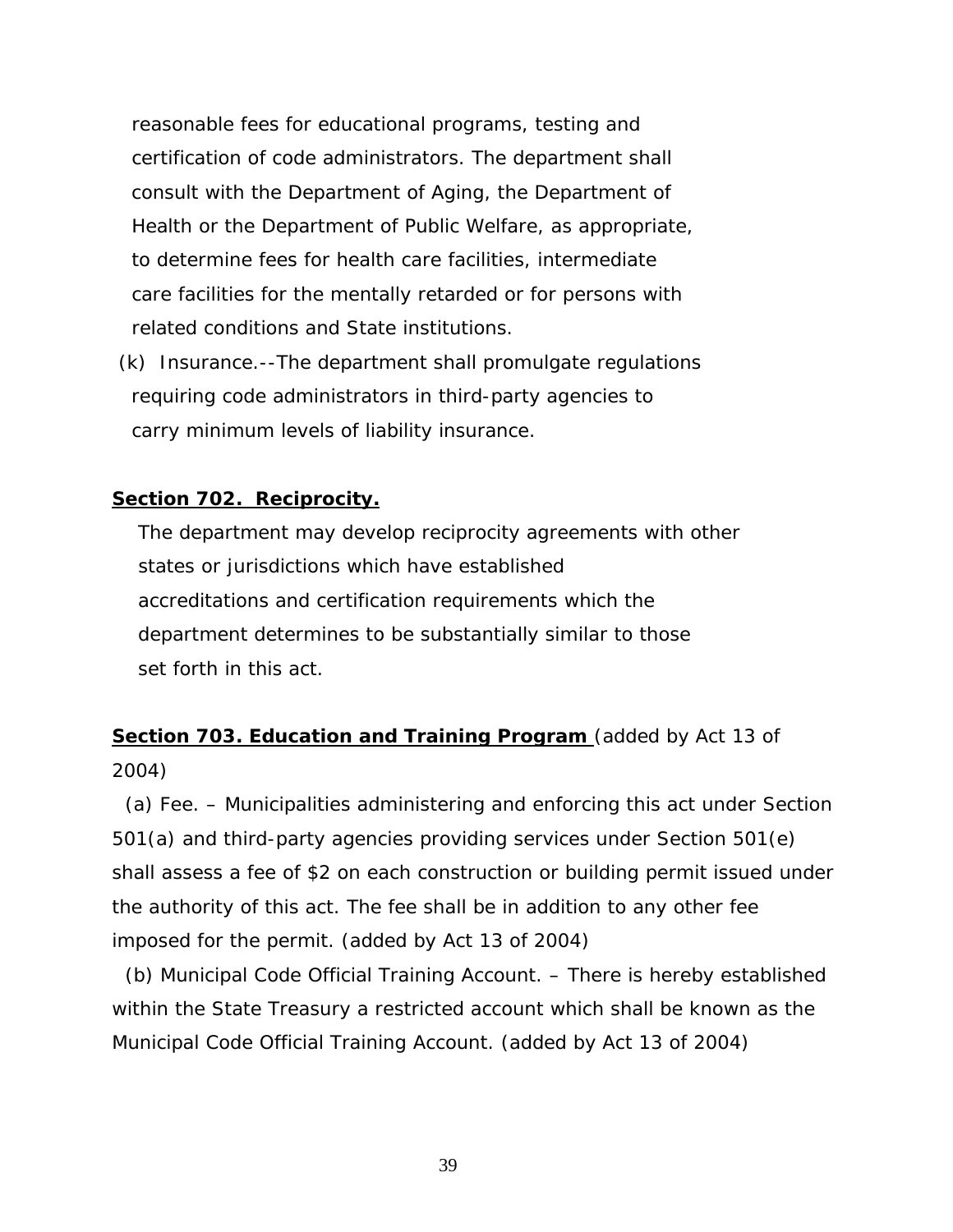(c) Deposit. – Money collected as authorized under subsection (a) shall be transmitted quarterly to the State Treasury and shall be deposited in the account. Moneys so deposited are hereby appropriated on approval of the governor to the Department of Community and Economic Development for the purpose of education and training programs provided by the Pennsylvania Construction Codes Academy for municipal code officials and individuals employed by third-party agencies under contract to a municipality. *(added by Act 13 of 2004)*

# **CHAPTER 9 EXEMPTIONS, APPLICABILITY AND PENALTIES**

### **Section 901. Exemptions.**

 (a) Manufactured housing. -- This act shall not apply to manufactured housing which bears a label, as required by and referred to in the act of November 17, 1982 (P.L.676, No.192), known as the Manufactured Housing Construction and Safety Standards Authorization Act, which certifies that it conforms to Federal construction and safety standards adopted under the Housing and Community Development Act of 1974 (Public Law 92-383, 88 Stat. 139), nor shall it apply to industrialized housing, as defined in the act of May 11, 1972 (P.L.286, No.70), known as the Industrialized Housing Act*. (as amended by Act 43 of 2001)* 

(b) Religious beliefs. –

 (1) An applicant for a construction permit for a dwelling unit or one-room schoolhouse utilized by a member or members of a recognized religious sect may file an application with a code administrator to be exempted from an electrical provision of the Uniform Construction Code which conflicts with the applicant's religious beliefs. The application shall state the manner in which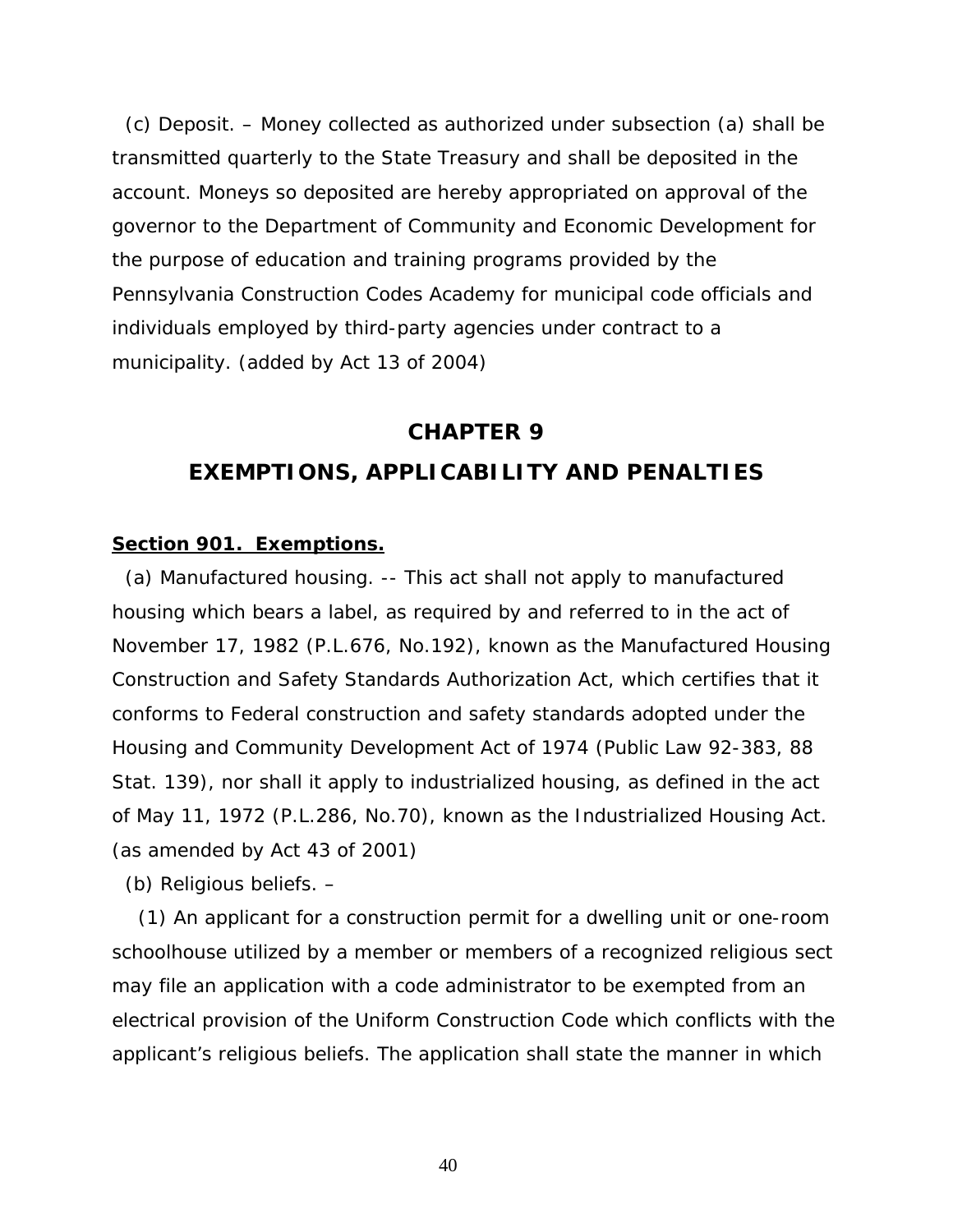the provision conflicts with the applicant's religious beliefs and shall include an affidavit by the applicant stating that:

- (i) The applicant is a member of a recognized religious sect;
- (ii) The religious sect has established tenets or teachings which conflict with an electrical provision of the Uniform Construction Code;
- (iii) The applicant adheres to the established tenets or teachings of the sect;
- (iv) In the case of a dwelling unit, the dwelling unit will be used solely as a residence for the applicant and the applicant's household; and
- (v) In the case of a one-room schoolhouse, the oneroom schoolhouse will be used solely by members of the religious sect.

 (2) A code administrator shall grant an application for an exemption if made in accordance with paragraph (1).

 (3) If an applicant receives an exemption for any building under this subsection and the applicant subsequently sells or leases the building, the applicant shall bring the building into compliance with the provision of the Uniform Construction Code from which it was exempted under this subsection prior to the sale or lease of the building unless the prospective subsequent owner or lessee files an affidavit in compliance with paragraph (1)(i) through (iv). *(added by Act 43 of 2001, amended by Act 92 of 2004)*

 (c) Natural cut trees.--Section 804.1.1 *(relating to natural cut trees)* of the International Fire Code (2003) and any successor provision is excluded from this act. A municipality that elects to adopt an ordinance for the administration and enforcement of this act may, by ordinance, restrict the placement of natural cut trees in an occupancy group. The ordinance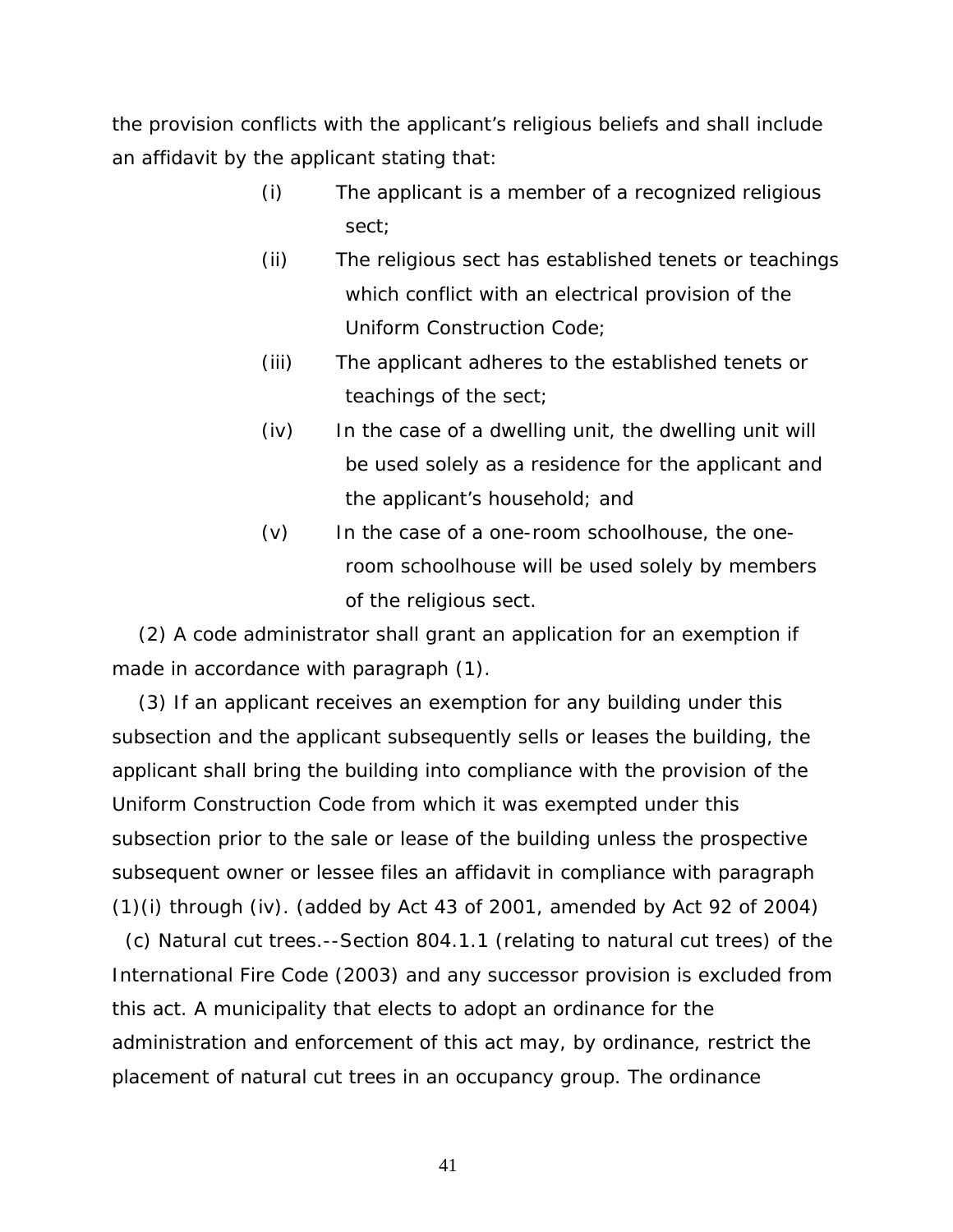restricting the placement shall not be subject to Section 503(b) through (k). *(added by Act 92 of 2004)* 

# **Section 902. Applicability to historic buildings, structures and sites.**

The provisions of the 1999 BOCA National Building Code, Fourteenth Edition, relating to the construction, repair, alteration, addition, restoration and movement of structures shall not apply to existing buildings and structures, or new buildings and structures not intended for residential use on historic sites, that are identified and classified by the federal, state or local government authority as historic buildings or sites where such buildings and structures are judged by the code official to be safe and in the interest of public health, safety and welfare.

# **Section 903. Penalties.**

(a) Violation of act.--

 (1) Any individual, firm or corporation that violates any provision of this act commits a summary offense and shall, upon conviction, be sentenced to pay a fine of not more than \$1,000 and costs.

 (2) Each day that a violation of this act continues shall be considered a separate violation.

 (b) Disposition of penalties.--The amount of the penalty shall be forwarded to the entity with enforcement jurisdiction.

# **CHAPTER 11**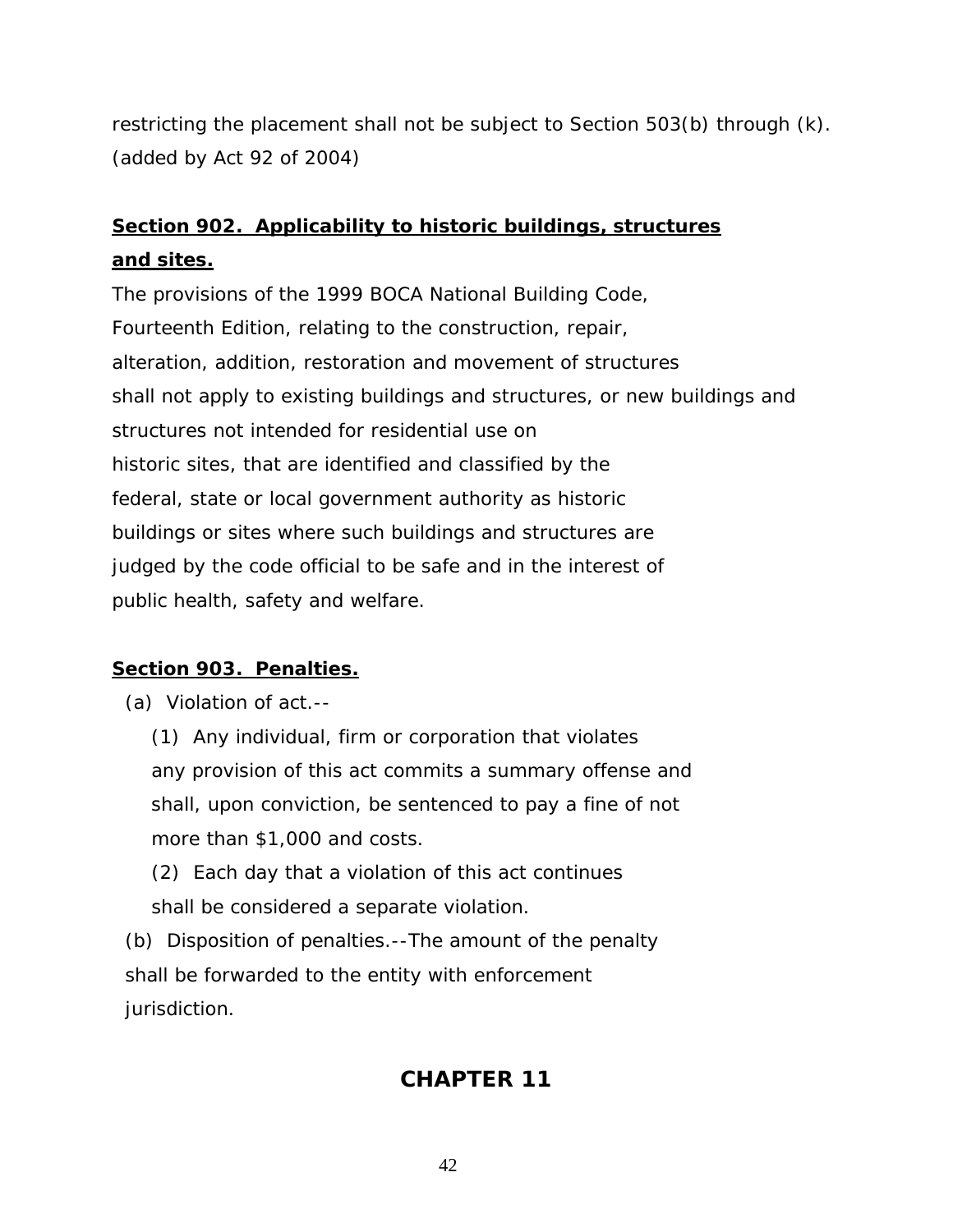# **MISCELLANEOUS PROVISIONS**

### **Section 1101. Savings.**

This act shall not repeal or in any way affect: Sections 1, 3.3, 3.4, 3.5, 3.6(f)(1)(i), (f.1) and (g), 10.1, 13, 14 and 15 of the act of April 27, 1927 (P.L.465, No.299), referred to as the Fire and Panic Act. Section 2203-A of the act of April 9, 1929 (P.L.177, No.175), known as The Administrative Code of 1929. Act of May 2, 1929 (P.L.1513, No.451), referred to as the Boiler Regulation Law. Act of August 24, 1951 (P.L.1304, No.315), known as the Local Health Administration Law, insofar as it applies to counties of the first class and of the second class, and rules and regulations adopted by counties of the first class and of the second class under the act. Any construction standard adopted after October 31, 1996, by counties of the first class and of the second class under the authority of the Local Health Administration Law shall comply with Chapters 3 and 5 of this act.

Act of December 27, 1951 (P.L.1792, No.475), referred to as the Liquefied Petroleum Gas Act.

Act of October 27, 1955 (P.L.744, No.222), known as the Pennsylvania Human Relations Act, and regulations promulgated under the act.

Act of January 24, 1966 (1965 P.L.1535, No.537), known as the Pennsylvania Sewage Facilities Act, and regulations promulgated under the act.

Act of June 13, 1967 (P.L.31, No.21), known as the Public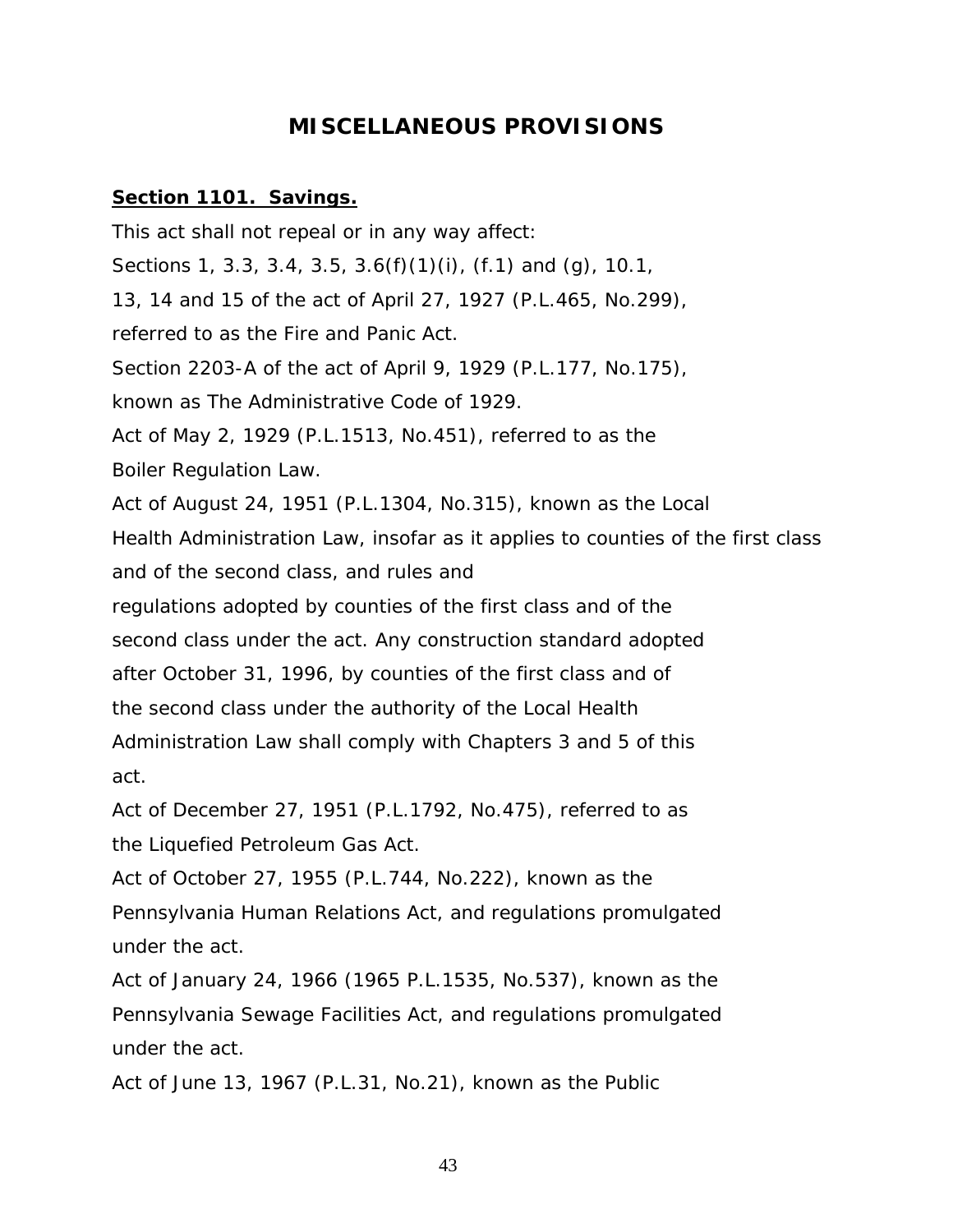Welfare Code.

Act of October 4, 1978 (P.L.851, No.166), known as the Flood Plain Management Act, and regulations and ordinances promulgated under the act.

Act of July 19, 1979 (P.L.130, No.48), known as the Health Care Facilities Act.

Act of July 11, 1990 (P.L.499, No.118), known as the Older Adult Daily Living Centers Licensing Act.

# **Section 1102. Repeals.**

 (a) Absolute.--The following acts and parts of acts are repealed:

Sections 2, 3, 3.1, 3.2, 3.6(a), (b), (c), (d), (e),

(f)(1)(ii), (iii) and (2), 4, 4.1, 4.2, 5, 6, 7, 8, 9, 10,

11, 12 and 15.1 of the act of April 27, 1927 (P.L.465,

No.299), referred to as the Fire and Panic Act.

 Act of May 2, 1929 (P.L.1518, No.452), referred to as the Elevator Regulation Law.

 Act of September 1, 1965 (P.L.459, No.235), entitled, as amended, "An act requiring that certain buildings and facilities adhere to certain principles, standards and specifications to make the same accessible to and usable by persons with physical handicaps, and providing for enforcement."

 Act of July 9, 1976 (P.L.919, No.170), entitled "An act providing for the approval or disapproval of applications for a permit relating to the construction or maintenance of improvements to real estate."

Act of December 15, 1980 (P.L.1203, No.222), known as the